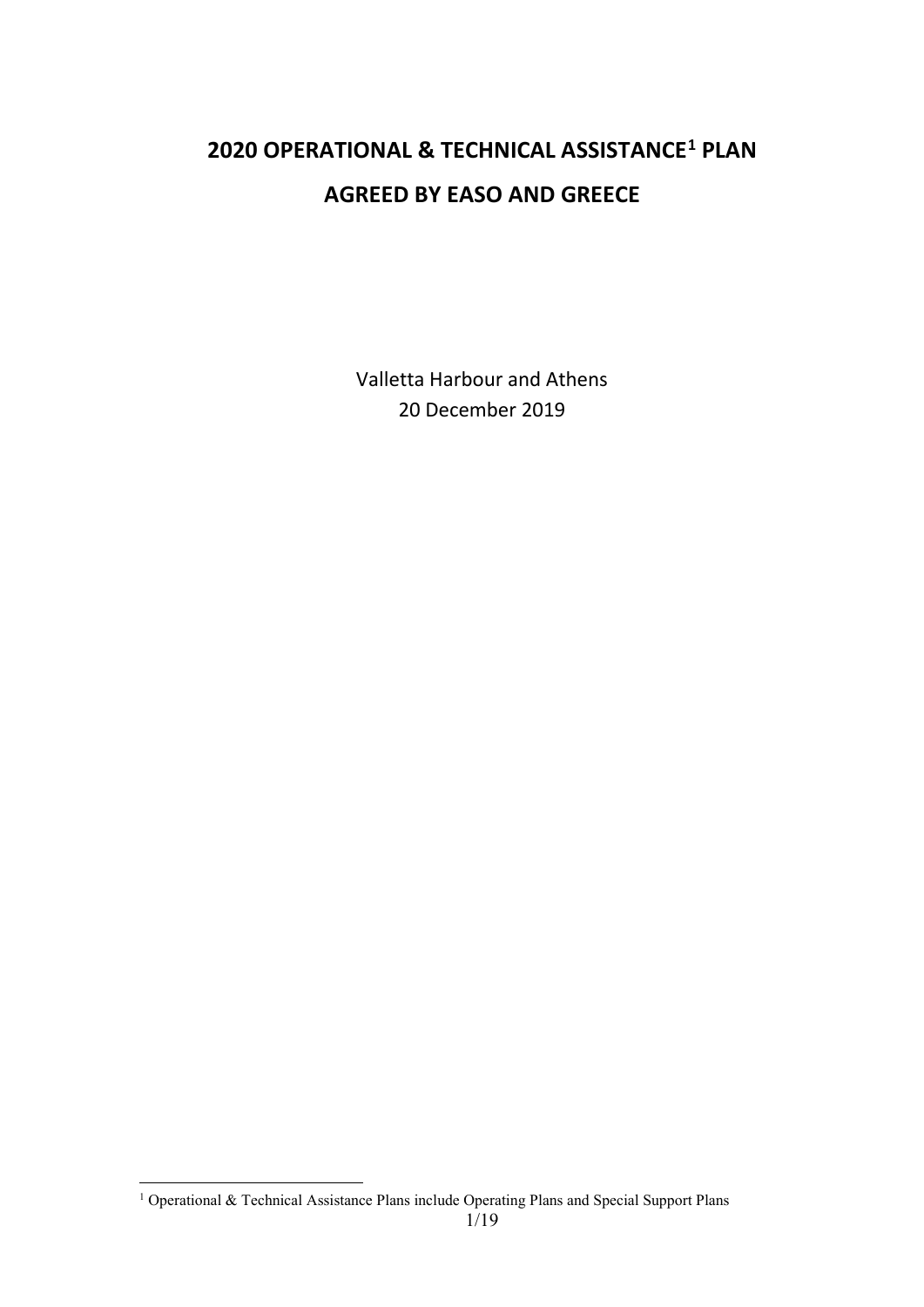Having regard to Articles 8, 10 and 13 to 23 of Regulation (EU) No 439/2010 of the European Parliament and of the Council of 19 May 2010 establishing a European Asylum Support Office (hereinafter 'EASO Regulation'),

The Executive Director of the European Asylum Support Office (hereinafter 'EASO')

and

The Alternate Minister for Citizens' Protection of Greece

Hereby agree on the Operating Plan (hereinafter 'the Plan') for the deployment of Asylum Support Teams and the provision of technical and operational assistance to Greece from 1 January until 31 December 2020.

Any amendments or adaptations of this Plan shall be agreed in accordance with Article 18(2) of the EASO Regulation.

EASO shall share a copy of the Plan with the Members of the EASO Management Board for information.

Valletta Harbour and Athens

Executive Director. of the European Asylum Support **Office** 

Alternate Minister for Citizens' Protection of Greece

Nina Gregori **Giorgos Koumoutsakos**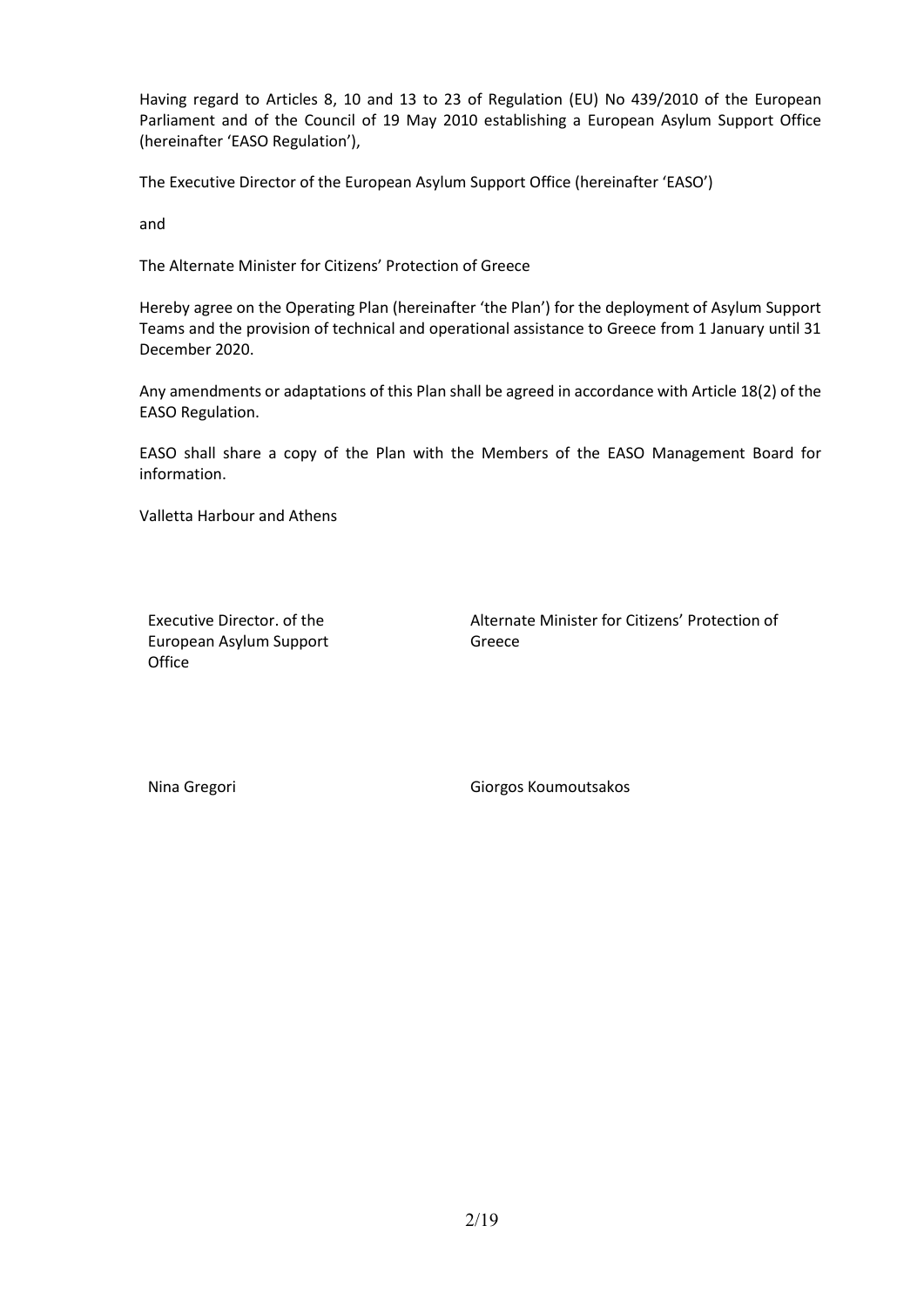#### **1. INTRODUCTION**

#### **1.1 Legal Framework**

Article 13 of the EASO Regulation states:

- 1. A Member State (or Member States) subject to particular pressure may request EASO for deployment of an Asylum Support Team. The requesting Member State or Member States shall provide, in particular a description of the situation, indicate the objectives of the request for deployment and specify the estimated deployment requirements.
- 2. In response to such a request, EASO may coordinate the necessary technical and operational assistance to the requesting Member State(s) and the deployment, for a limited time, of an Asylum Support Team in the territory of that Member State(s) on the basis of an Operating Plan.<sup>2</sup>
- 3. All EASO activities performed in the context of the support and technical assistance as identified in the plan herewith fall under the legal framework of the host Member State. This includes, interalia, the safety and security of persons and assets participating in those EASO activities.

#### **1.2 Operational Situation and Needs Assessment**

Being the main recipient country of third-country nationals attempting to reach Europe through the Eastern Mediterranean route, Greece, has been called to manage an extremely volatile migratory situation over the last years. The unprecedented influx of third-country nationals from Turkey to Greece in **2015** (**861,630** persons, almost exclusively concerning sea arrivals), which continued with the same pace during the first months of 2016, led to the introduction of the EU-Turkey Statement which entered into force on 20 March 2016. While the implementation of this agreement (alongside with other measures preventing irregular border-crossing along the Western Balkan route) had an immediate effect resulting in drastically fewer new arrivals, a considerable constant flow of new arrivals has continued in Greece the following years (**36,310 in 2017** and **50,508 in 2018**). Specifically for 2018, the arrivals which increased by 34% compared to the preceding year, reflected the high volume of land crossings from Turkey to Greece (18,014), indicating that third-country nationals are exploring alternative pathways to Greece, not covered by the implemented EU-Turkey statement<sup>3</sup>.

Until September **2019**, **36,141** persons have arrived on the Greek islands a higher figure compared to the respective period in 2018 with an increasing trend entering the summer months. Irregular land crossings remain also in high levels – almost **10.000** third-country nationals have crossed the EL-TR land borders in the first six months of the year. Recent flows concern mainly persons from **Afghanistan, Syria, Iraq and Palestine** but also third-country nationals from Central Africa (primarily **Democratic Republic of Congo**). The main entry points to Greece through the sea so far in 2019 are the islands of Lesvos and Samos, while increasing numbers of disembarkations are also reported in Chios and in smaller southern Dodecanese islands.

The volume of asylum applications has been constantly rising over the past years. From a total of **13,187** applications lodged in **2015**, Greek Asylum Service registered almost 3 times more asylum claims during the following year (**51,053** in **2016**). The annual total of applications further increased in **2017** (**58,641**) and reached another record-high level in **2018** (**66,967** lodged applications), a year during which the number of asylum applications at EU level has been notably decreased. Until September **2019**, **48,554** applications have been registered in the 18 regional offices and asylum units in Greece. In parallel with the rise in the overall volume of applications, the number of asylum applications

 $\mathcal{L}_\text{max}$ 

 $\overline{a}$ 

<sup>&</sup>lt;sup>2</sup> Asylum Support Teams are composed of Member States deployed experts, contracted temporary workers and EASO staff.

<sup>&</sup>lt;sup>3</sup> UNHCR Operational Portal: Refugee Situation Greece, accessed 06 November 2019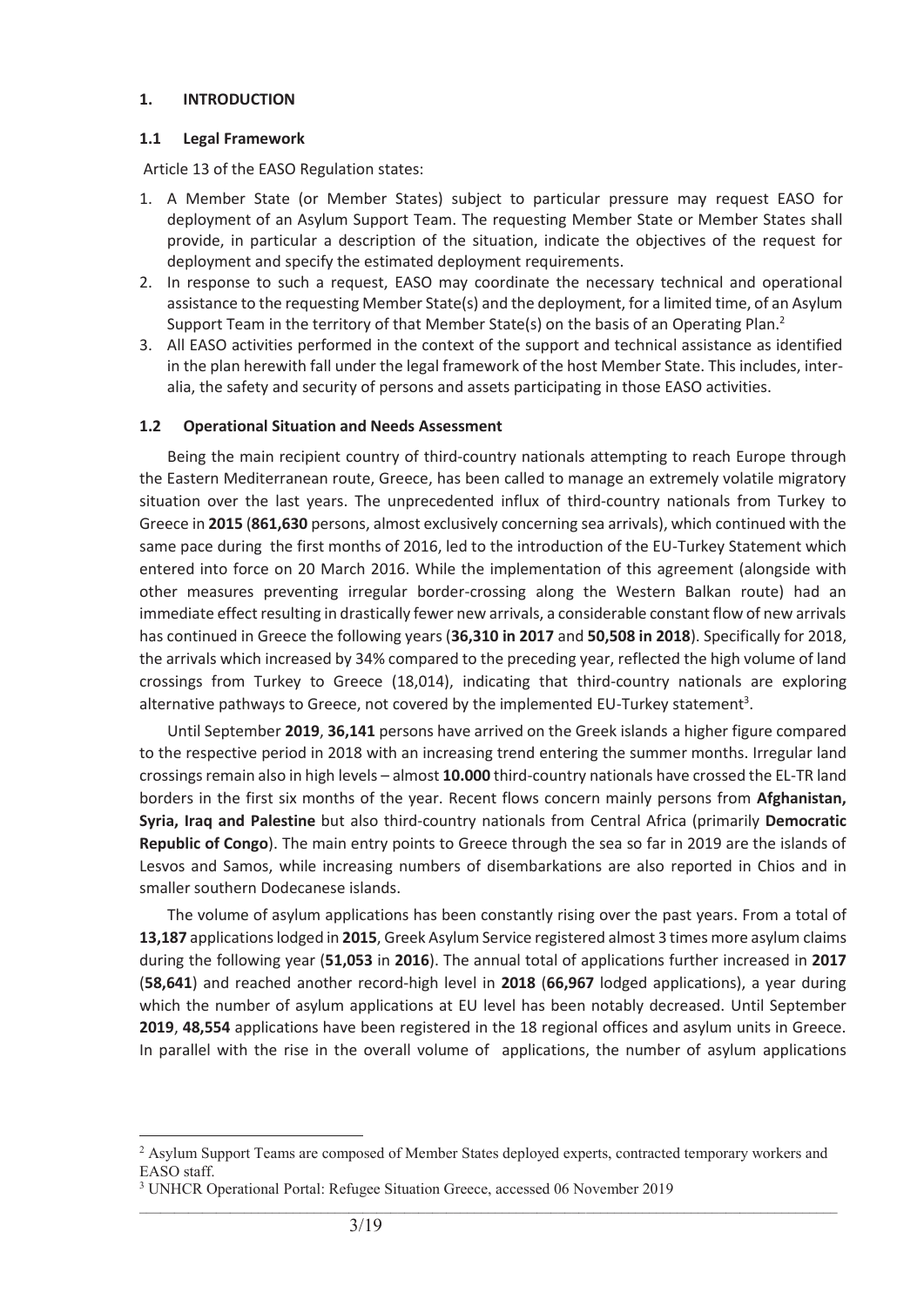submitted by unaccompanied minors (UAM) has greatly increased, from **383** in **2015** to **2,639** in **2018** and **2,127** UAM applications already in the first ten months of **20194** .

The **Greek Dublin Unit** remained under heavy pressure in 2018. Despite the significant drop in outgoing Dublin requests (from **9,556** in 2017 to **5,120** in 2018, a 46 % decrease), most of which relating to family reunification or humanitarian reasons (take charge requests), an overwhelming increase was noted for incoming requests (from **2,134** in 2017 to **9,216** in 2018), with most of the cases concerning third-country nationals having applied for asylum or having entered irregularly in Greece and then sought international protection in another Member State. For both types of requests, 2019 figures so far indicate a slightly increased workload for the Dublin Unit as in the past year (**3,831** outgoing and 8,709 incoming requests during the first ten months of the current year)<sup>5</sup>.

As regards the second instance status determination procedure, the volume of the lodged appeals has been showing a significant year by year increase since 2015 when applicants had appealed against **3,712** first-instance decisions – five times as many appeals (**15,292**) were lodged last year compared to four years ago. Based on the number of appellants in the first ten months of **2019** (**11,316**), asylum applications channeled to the **Appeals Authority** for determination by the independent Appeals Committees remain at comparable levels with 2018.<sup>6</sup>

The constantly increasing pressure on all stages of asylum examination in Greece, which became particularly intense after the end of the relocation program in 2017, is directly reflected in the backlog of the competent authorities. At the end of **2018**, **76,330** applications had been pending at all instances, a 60 % increase compared to the backlog at the end of **2017** (**47,815** pending cases). It is estimated7 that around four fifths of these applications are pending at first-instance with the remaining awaiting for a final decision at the appeal stage. On average, almost **2,400 more applications** were being added to the backlog of Greek Asylum Service and Appeals Authority **every month in 2018**, indicating that the processing capacity of the national authorities needs to be urgently enhanced. At the end of July 2019, 84,390 applications at all instances remained unresolved<sup>8</sup>.

The constant flow of arrivals through sea and land borders combined with the increasing trend of asylum applications and appeals continues to put **significant pressure on the Reception and Asylum systems in Greece**, which are already accommodating a substantial number of applicants, already present in Greece since previous years, whose cases are still pending at different stages of the asylum procedure. Specifically for the Eastern Aegean islands, despite efforts from the authorities to decongest the hotspots, the reception situation remains alarming - at the beginning of November 2019, **35,482** persons were residing in the reception facilities, almost four (4) times as many as indicated as the official prescribed capacity (**9,138**). The majority was located in the hotspots or in other official structures (93 %) with the remaining finding shelter in facilities managed by UNHCR or NGOs (5 %) or in Police custody (2 %). **Lesvos** was hosting the largest population with almost 17,000 third-country nationals officially reported, while close to 6,400 third-country nationals were recorded in **Samos**, almost seven (7) times the reception capacity of the island. All other islands were hosting more persons compared to the official capacity rendering conditions in these islands extremely challenging<sup>9</sup>. On the mainland, the accommodation scheme is comprised of reception sites, apartments, hotels and buildings. The majority of these facilities are run under the auspices of the Ministry of Citizen Protection and Ministry of Defense by IOM (and SMS partners), UNHCR and other IOs and CSOs

 $\overline{a}$ 

<sup>&</sup>lt;sup>4</sup> Asylum Service Statistical data, as published at <u>official website</u>, accessed 06 November 2019<br><sup>5</sup> Asylum Service Statistical data-Dublin Requlation III as published at official website, access

<sup>&</sup>lt;sup>5</sup> Asylum Service Statistical data-Dublin Regulation III, as published at official website, accessed 12 July 2019

<sup>&</sup>lt;sup>6</sup> Asylum Service Statistical data, as published at **official website**, accessed 12 July 2019

<sup>&</sup>lt;sup>7</sup> AIDA Country Report: Greece, 2018 update, Based on input received from Appeals Authority  $8$  https://appsso.eurostat.ec.europa.eu/nui/submitViewTableAction.do accessed on 07 November

 $\mathcal{L}_\text{max}$ <sup>9</sup> Data published by the Greek national coordination centre for Border control, immigration and Asylum (N.C.C.B.C.I.A.)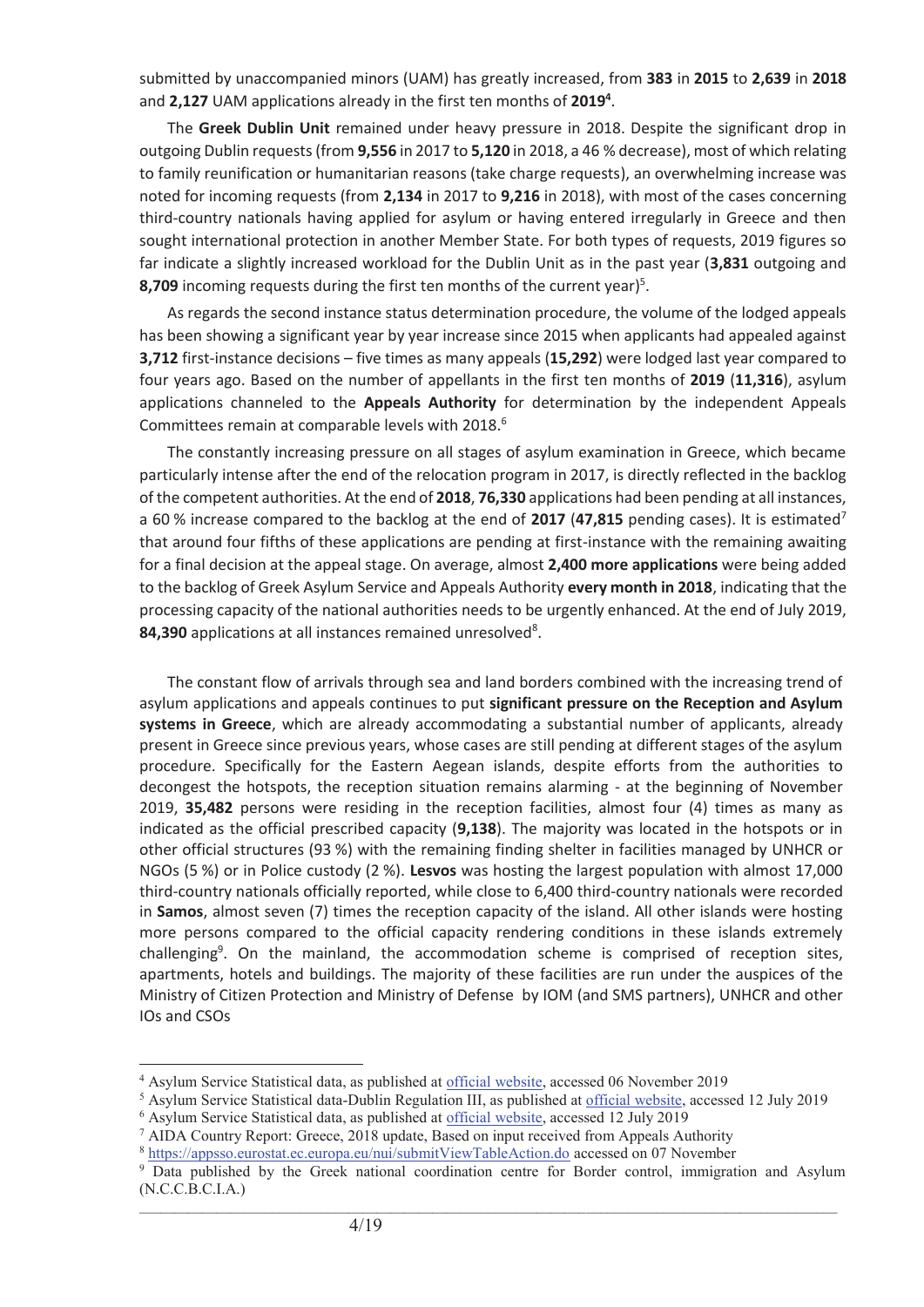# **1.3 Flexibility Clause**

The Plan aims to provide timely, active and flexible support to the identified needs of the Host Member State. The foreseen activities will be implemented in consideration of the changing circumstances of the international protection and reception systems in the Member States, as well as any specific circumstances on the ground, and subject to the availability of financial resources and experts.

The schedule of the measures and tasks in the Plan is a forecast and may change. Any change will be subject to a discussion between EASO and the Host Member State. The Executive Director of EASO is authorised to make changes that may be accommodated within the objectives of a measure without requiring an amendment of the Plan, provided that they do not affect the overall budget and that the Host Member State is timely informed in writing.

The Plan may be revised including suspension or termination of Measures at any time in order to reflect new operational developments in accordance with Article 18(2) of the EASO Regulation.

# **1.4 Lawfulness and Respect for Fundamental Rights**

Support related to the participation in EASO activities under this Plan must be carried out in a way that fully respects human dignity. All personnel involved in operational support activities shall maintain the highest standards of ethical conduct, professionalism, respect and promotion of fundamental rights and international protection. This particularly applies vis-à-vis persons who are in need of international protection. Personnel is expected to meet obligations imposed upon them by the provisions of this Plan, in compliance with the requirements of the CEAS.

Whilst taking part in the EASO operational support activities, all personnel shall respect the applicable International law, European Union law and the national law of the Host Member State. They shall maintain the highest standards of integrity and conduct. They are to act responsibly and proportionally to current objectives. Whilst carrying out supporting functions, all personnel must not discriminate persons on grounds of sex, race, religion, ethnic origin, age or sexual orientation. All persons are expected to treat every person with courtesy, respect and due consideration for the nature of any legitimate activity in which they are engaged. To perform their duties properly, they shall serve the public interest and refrain from any activities which could undermine or compromise their independence and the appropriate performance of their duties.

During the implementation of this Plan, all personnel must apply a zero tolerance attitude with respect to the infringement of fundamental human rights. All persons in EASO operational support activities shall comply and act in accordance with the Code of Conduct.

#### **1.5 Confidentiality and Data Protection**

 $\overline{a}$ 

Without prejudice to the public right of access to documents, as laid down in Regulation (EC)  $1049/2001^{10}$  and the EASO implementing rules on access to documents<sup>11</sup>, all versions of this document shall be made available to the competent authorities in each EU Member State, as well as the associate countries, Iceland, Liechtenstein, Norway and Switzerland.

This Plan shall be made publicly available once it has been signed by EASO and the Host Member State.

Personal data will be processed in accordance with Regulation (EC) 2018/1725 of the European Parliament and of the Council of 23 October 2018 on the protection of natural persons with regard to the processing of personal data by the Union institutions, bodies, offices and agencies and on the free movement of such data. Additional EU data protection legislation applicable to EASO that may enter into force during the implementation period of this Plan shall likewise apply as of the date of entry into force. The current plan also takes into account the General Data Protection Regulation as updated in

<sup>&</sup>lt;sup>10</sup> Regulation (EC) 1049/2001 of the European Parliament and of the Council of 30 May 2001, regarding public access to European Parliament, Council and Commission documents

<sup>11</sup> Decision No. 6 of the Management Board of EASO of 20 September 2011 laying down practical arrangements regarding public access to the documents of EASO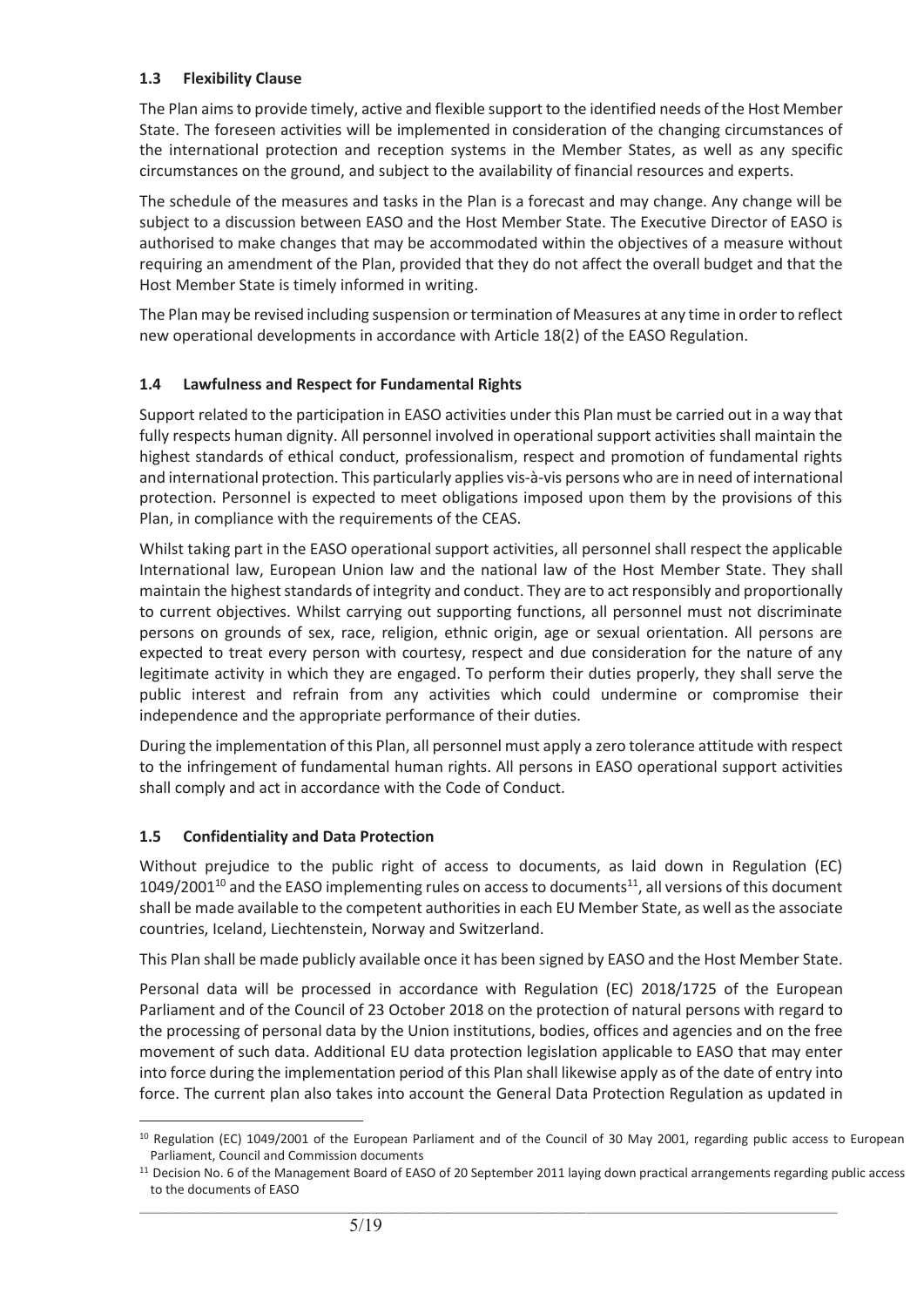May 2018<sup>12</sup> with a Corrigendum to the 2016/679 Regulation on the protection of natural persons with regard to the processing of personal data and on the free movement of such data, and repealing Directive 95/46/EC (Data Protection Directive).

Whenever processing personal data during the activities agreed within the current Plan, members of Asylum Support Teams will act as data processors on behalf of the competent authorities of the Host Member State, following the applicable EU and national laws and regulations, as well as the instructions received from the Host Member State as the data controller. EASO will implement the necessary technical and organisational measures to ensure the security and confidentiality of the personal data it processes taking into account possible additional instructions received from the Host Member State. This is to prevent any unauthorised disclosure of or access to this information.

# **2. GENERAL CONDITIONS**

This chapter of the Plan describes the various measures to support the authorities of the Host Member State in the field of international protection and reception.

EASO will provide technical support to experts participating in this Plan with the aim of ensuring that all deliverables make good use of the expertise and information already available to EASO. All intellectual property rights of the work of the experts performed in the context of the Plan are vested in EASO. Selected deliverables developed under this Plan may be published.

#### **2.1 Main National Partner Organisations**

The Host Member State's main organisations involved in this Plan are the following.

| Organisation                                                                                   | <b>Responsibilities</b>                                                                                                                                                                                                                                                                                                                                                                                                                    |
|------------------------------------------------------------------------------------------------|--------------------------------------------------------------------------------------------------------------------------------------------------------------------------------------------------------------------------------------------------------------------------------------------------------------------------------------------------------------------------------------------------------------------------------------------|
| <b>Ministry</b><br><b>Citizen</b><br><b>of</b><br><b>Protection (MoCP)</b>                     | The Ministry is responsible for general coordination, establishment,<br>management and supervision of relevant authorities and<br>policymaking. In the Ministry, Migration Policy falls under the<br>responsibility of the Alternate Minister of Citizen Protection. The<br>Ministry of Citizen Protection and the Ministry of Migration Policy<br>were merged into the new Ministry of Citizen Protection. (Gov. Gaz.<br>119A/8.09.2019). |
| Ministry of Labour<br>and<br><b>Social Affairs, (MoLSA)</b>                                    | The Ministry in charge of the definition of labour and welfare<br>policies of the Greek Government. Law 4554/2018 on Guardianship<br>of Unaccompanied Minors defines the responsibilities of the<br>Ministry related to unaccompanied and separated minors.                                                                                                                                                                                |
| General<br><b>Secretariat</b><br><b>of</b><br><b>Migration Policy, Reception</b><br>and Asylum | General Secretariat of Migration Policy, Reception and Asylum was<br>established in July 2019 under the Ministry of Citizen Protection.                                                                                                                                                                                                                                                                                                    |
| <b>Greek Asylum Service (AS)</b>                                                               | The Asylum Service is an independent body under the General<br>Secretary for Migration Policy. in charge of the international<br>protection status determination in Greece.                                                                                                                                                                                                                                                                |
| <b>Appeals Authority (AA)</b>                                                                  | The Appeals Authority is an independent body under General<br>Secretary for Migration Policy. It examines at second instance<br>administrative (quasi-judicial) appeals lodged against decisions<br>issued by the Asylum Service (first instance). It is composed of<br>Appeals Committees.                                                                                                                                                |

 $\mathcal{L}_\text{max}$ 

 $\overline{a}$ 

<sup>12</sup> Corrigendum, OJ L 127, 23.5.2018, p. 2 ((EU) 2016/679)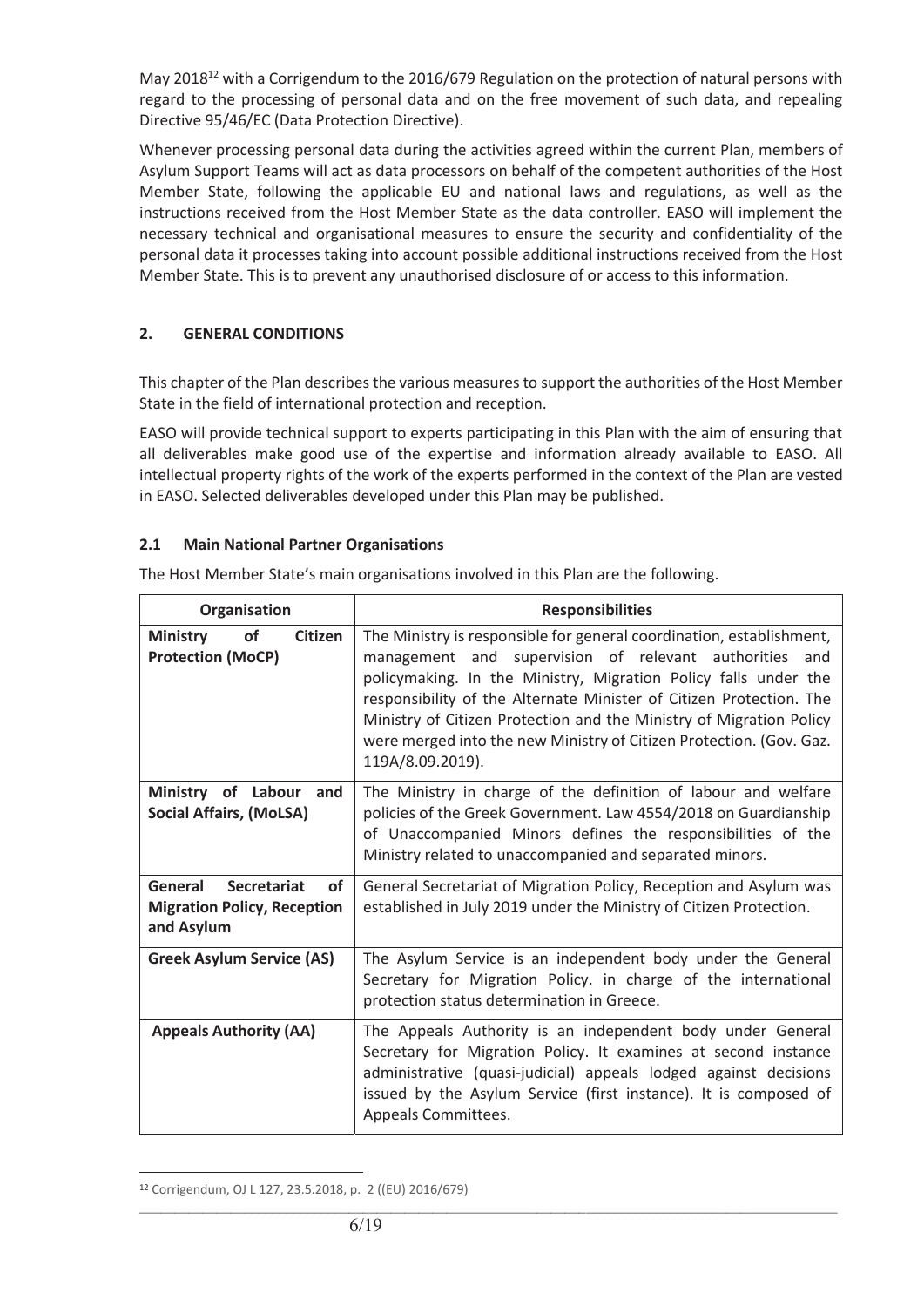| Organisation                                                                                   | <b>Responsibilities</b>                                                                                                                                                                                                                                                                                                                                                                                                                                                                                                                                                                                                                                                                                                                                                                                                                                                                                                                                                                                                                                                                                                                                                                                                                                                 |
|------------------------------------------------------------------------------------------------|-------------------------------------------------------------------------------------------------------------------------------------------------------------------------------------------------------------------------------------------------------------------------------------------------------------------------------------------------------------------------------------------------------------------------------------------------------------------------------------------------------------------------------------------------------------------------------------------------------------------------------------------------------------------------------------------------------------------------------------------------------------------------------------------------------------------------------------------------------------------------------------------------------------------------------------------------------------------------------------------------------------------------------------------------------------------------------------------------------------------------------------------------------------------------------------------------------------------------------------------------------------------------|
| <b>Reception &amp; Identification</b><br><b>Service (RIS)</b>                                  | RIS is an independent body under the Ministry of Citizen Protection.<br>Its mission is to manage third country nationals who cross the<br>Hellenic borders without legal documents and/or procedures, in an<br>effective manner and under conditions that respect their dignity, by<br>placing them in first reception procedures. It is constituted by the<br>Central Service and the Reception and Identification Regional<br>Services. The Central Service is registered in Athens, has the<br>responsibility of programming, planning and coordinating the<br>activities that are taking place in the Regional Services, ensuring the<br>unrestricted exercise of their function. The Central Service is<br>responsible for ensuring the necessary conditions in order to<br>implement the project of the Regional Services. Apart from<br>planning, the Central Service is responsible to supervise/oversee the<br>implementation of actions that are in line with the National<br>Legislation (National Strategy) as well as with the international<br>commitments of the country. The Central Service cooperates with<br>European and International Organizations, while participating in<br>actions and programmes financed by the E.U. and other institutions. |
| Department of Protection<br>for Asylum Seekers (DPAS)                                          | DPAS is an independent body under the Ministry of Citizen<br>Protection responsible for the implementation of the national<br>reception policy. It is mainly in charge of the planning, monitoring<br>and implementation of projects for the protection of asylum<br>seekers, including private accommodation scheme and cash<br>assistance, with a special emphasis on vulnerable groups with the<br>exception of unaccompanied and separated minors.                                                                                                                                                                                                                                                                                                                                                                                                                                                                                                                                                                                                                                                                                                                                                                                                                  |
| <b>National Center for Social</b><br><b>Solidarity (EKKA)</b>                                  | The National Centre for Social Solidarity (EKKA) is a department of<br>the Ministry of Labour and Social Affairs, which coordinates the<br>network that provides social support services, care and solidarity to<br>populations experiencing crises or are in need of emergency social<br>aid (par.2, article 6, Law 3106/2003). Under Law 4554/2018, EKKA is<br>responsible for the recruitment and management of professional<br>guardians. Furthermore, EKKA is responsible for the referral<br>mechanism concerning the specialized accommodation<br>0f<br>unaccompanied minors in Greece.                                                                                                                                                                                                                                                                                                                                                                                                                                                                                                                                                                                                                                                                          |
| <b>Office of the Prime Minister</b><br>- National Programme for<br><b>Unaccompanied Minors</b> | The Office of the Prime Minister is responsible for the recently<br>$^{\prime\prime}$ No<br>Child<br>Alone,"<br>launched<br>national<br>programme,<br>for<br>unaccompanied minors in Greece. The Prime Minister has<br>appointed a National Coordinator to implement this plan.                                                                                                                                                                                                                                                                                                                                                                                                                                                                                                                                                                                                                                                                                                                                                                                                                                                                                                                                                                                         |

# **2.2 Acceptance of Deliverables**

Plans address the operational needs of Member States under particular pressure that have requested support from EASO. Such Plans give directions on the delivery of EASO's technical and operational assistance and the deployment of Asylum Support Teams.

EASO shall ensure quality control of agreed deliverables. Where practical and applicable, steps shall be taken to document the Host Member State's formal acceptance of deliverables.

 $\mathcal{L}_\text{max}$ 

#### **2.3 Conditions for Deployment**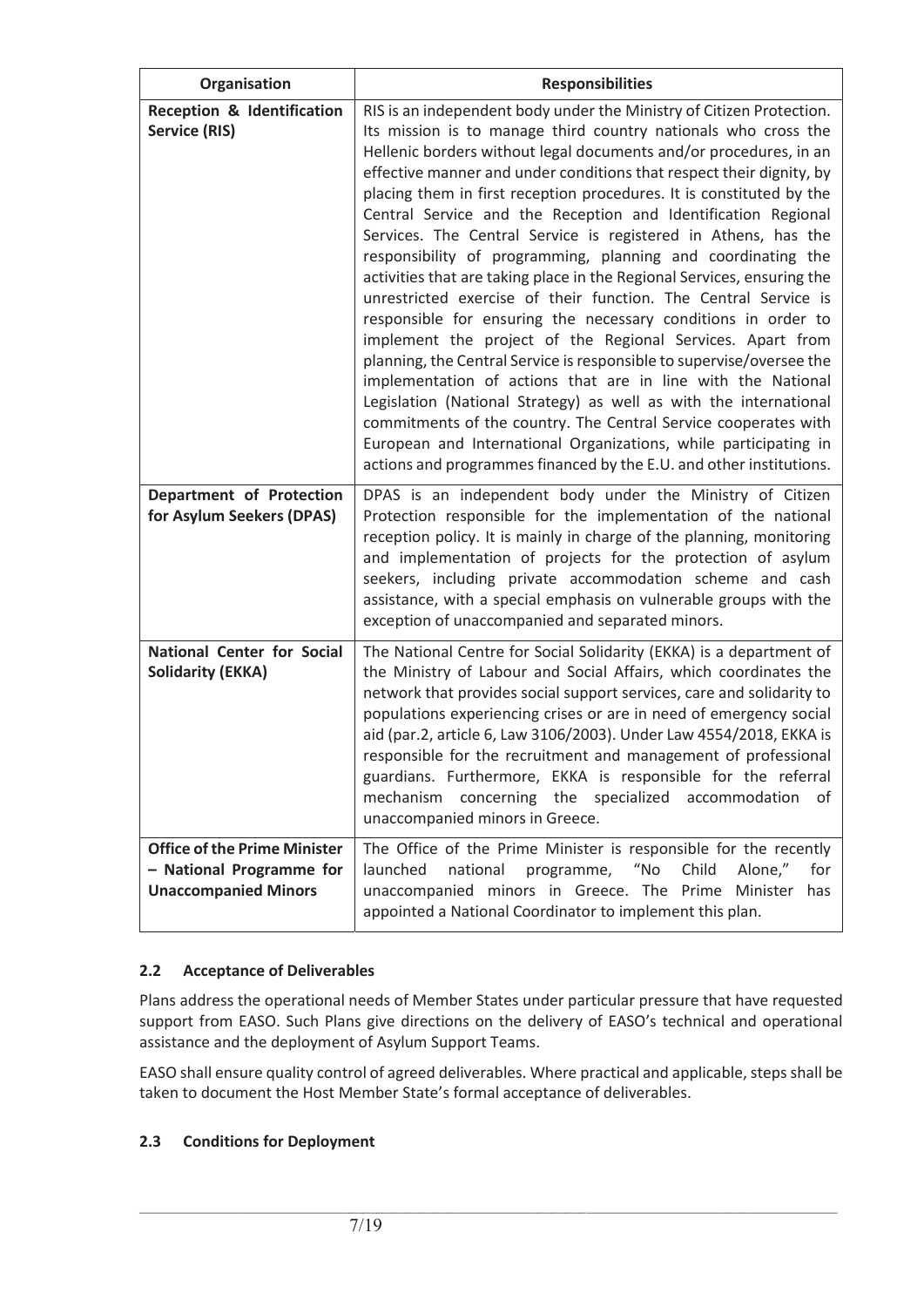General rules and conditions for Asylum Support Teams' deployment as well as special instructions for Asylum Support Team members (including databases that they are authorised to consult and the equipment that they may carry in the Host Member State, as well as practical information concerning location of deployment and related workflows) are published on the following platforms:

- EASO Asylum Intervention Pool's National Contact Point platform (EASO AIP NCP);
- EASO Asylum Intervention Pool System (EAIPS)
- EASO country-specific online platforms developed as part of the EASO Information and Documentation System (IDS) (e.g., EASO IDS Greece Operations Platform, EASO IDS Italy Operations Platform, EASO IDS Cyprus Operations Platform, EASO IDS Malta Operations Platform). These platforms are made available to members of ASTs upon their engagement, allowing for preparation for deployment (in case of national experts) and daily implementation of their tasks;
- Relevant thematic pages of the EASO IDS concerning the asylum and reception system of the Host Member State, including information on relevant practices, legislation, case law and statistical background. The Host Member State shall contribute to information concerning the asylum and reception system of the Host Member State, including information on relevant practices, legislation, case law and statistical background to be available on IDS for AST Teams.

Specific Asylum Support Team deployment details are provided under each measure, where applicable.

The Host Member State and EASO will provide Member States' experts with information on the general state of play with regard to the procedure for international protection and reception system in the Host Member State and specific information about the state of play of the deliverables as described in the specific measures. Every effort will be made by the different parties to provide a suitable working place for the expert(s) participating in the activities to implement the Plan. EASO will provide the technical equipment required for the work of the Asylum Support Teams and will reimburse costs incurred by persons participating in the activities, according to the applicable EASO rules.

The Host Member State shall provide EASO with information on the implementation of the Plan through timely input to the Early warning and Preparedness System and the delivery of tailored information on the execution of measures agreed in the Plan.

#### **2.4 Organisational Pre-Conditions**

The Host Member State shall grant appropriate access rights for the Asylum Support Team members to all relevant databases and commits to provide the Asylum Support Teams with the required information and data in the context of this Plan.

The Host Member State shall designate an overall Plan Coordinator, as well as a specific Measure Coordinator for each measure stipulated in the Plan. The Host Member State will also facilitate the provision of appropriate working spaces.

As far as operationally feasible, and where relevant, the working files shall be made available by the Host Member State in English (unless otherwise agreed).

Minimum working and security conditions (see section 3) are considered as organisational preconditions.

#### **2.5 Implementation Period**

The implementation period of this Plan is from 1 January 2020 until 31 December 2020.

The Plan, including the implementation period, may be revised at any time in order to reflect new operational developments.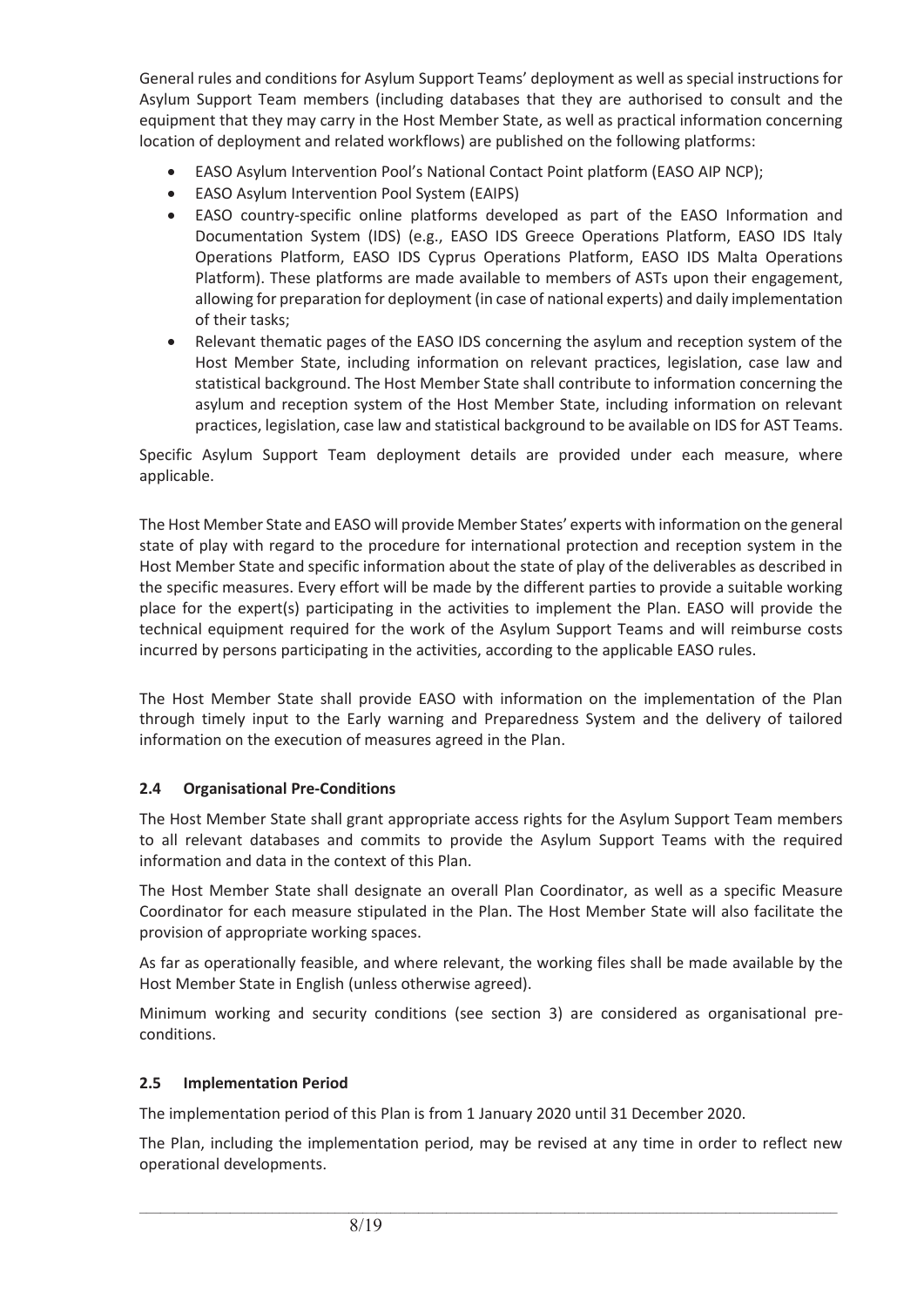# **2.6 Communication**

The Executive Director shall designate the Union Contact Point under Article 20 of the EASO Regulation, who acts as an interface between EASO, the Host Member State, and the Asylum Support Team members. The Union Contact Point provides assistance, on behalf of EASO, on all issues relating to the conditions of deployment of the Asylum Support Teams, monitors the correct implementation of the Plan, and reports to EASO on all aspects of Asylum Support Teams' deployment.

Further, at the end of their deployment, Asylum Support Team members will provide a Final Report to EASO using the template available on the EASO Asylum Intervention Pool System . Feedback from the deployed Asylum Support Team members shall be gathered on the completion of their deployment and prior to reimbursement of expenses.

During the implementation of this Plan, experts as well as other personnel deployed as part of Asylum Support Teams will be briefed regularly on current situational and operational developments to address challenges and identify improvements.

Particular attention shall be paid to the need to continuously develop, improve and make available EASO support tools. Should such need be identified or changed during the plan implementation, it shall be communicated to EASO for further consideration.

The Host Member State and the Union Contact Point will manage the exchange of information concerning the tasks under the Plan.

EASO will maintain close cooperation and communication with the relevant stakeholders. EASO will also provide information to its partners (i.e. the European Commission, concerned EU Agencies, and international organisations) about the operational activities, as appropriate and in line with EASO transparency and communication policies. The timing and content of communication with the media shall be agreed upon between EASO and the Host Member State.

Where relevant the two parties will facilitate media coverage to ensure a wider dissemination and visibility of results.

# **2.7 Incident reporting**

Participants in EASO activities who have reason to believe that a violation of the Code of Conduct has occurred or is about to occur, are obliged to report the matter to EASO via the dedicated mailbox (complaints\_operations@easo.europa.eu).

Any incidents that may occur during the deployment of an expert in the Asylum Support Teams shall be reported through the same channels. Incident reporting templates can be found on the IDS platform (https://ids.easo.europa.eu/index.action).

# **2.8 Monitoring and Evaluation Framework**

EASO will implement a structured Monitoring and Evaluation (M&E) methodology allowing evidencebased measurement of progress, corrective action-taking and reflective reviews.

In terms of monitoring EASO will make use of a number of tools developed in order to collect input from the implementation of the Plan and to guarantee feedback in real time. These elements will be outlined in a Monitoring Plan and structured in outputs and outcomes focusing on intended results and implementation processes.

Final, periodic or mid-term evaluations can be carried out in order to take stock of lessons learned and good practices. The evaluation(s) will be delivered within the European Commission's methodological guidelines for evaluations. They may be performed externally through engagement of evaluation specialist(s) or by EASO internally. Final evaluations will however always aim at including the involvement of the Host Member State and other stakeholders.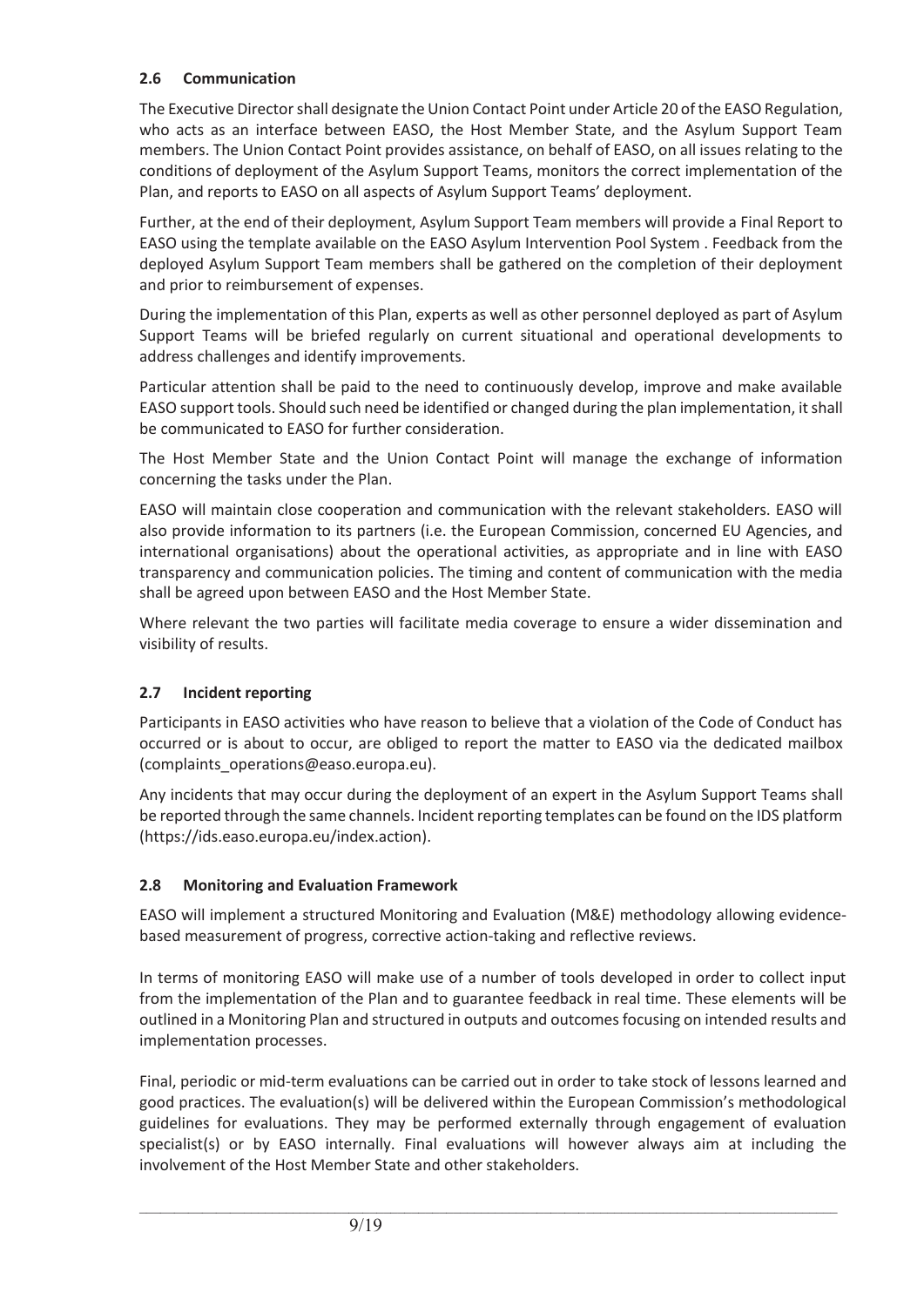Monitoring and evaluation findings, as applicable, shall be shared with the Host Member State and communicated to the EASO governance structure (e.g. Management Board members and National Contact Points).

# **3. SECURITY**

EASO should apply the security principles of the Commission's security rules. Commission Decision 443/2013 on the security in the Commission defines, that security shall be based on the principles of legality, transparency, proportionality and accountability.

The safety and security of persons participating in EASO activities under the plan are under the overall legal framework of the Host Member State and shall be provided by the respective authorities legally responsible and accountable for the public order and security on the territory of that Member State.

EASO will endeavor to support the identification of required security measures and the implementation of those that are under its remit, both legally and functionally, in close cooperation with the Host Member State security responsible.

To that end:

- Standard security requirements, identified herewith, should apply as a general rule;
- Specific security requirements for the specific plan, to be identified jointly by EASO and the Host Member State security responsible, and should be established in an annex to this plan.

#### **3.1.Standard security requirements**

The standard security requirements are rather pertaining to elements to be present in the implementation of the plan, not to minimum security standards:

- Both the Host Member State on one side and EASO on the other shall appoint a security responsible, acting as a single point of contact for security matters for the operation, both at central and local level.
- A pre-deployment briefing program, drafted in close cooperation with the respective national authorities, focusing both on general security rules and awareness, as well as on specific for the deployments security aspects. With regards of the decentralised nature of deployments, using e-learning and other distance based training techniques should be considered.
- Emergency (evacuation) plan. Certain operational activities, such as hotspots, require that staff shall have a clear guidance and training on how to evacuate quickly in case of emergencies. In a more general context, there could be a need to evacuate from the operational area as well. A security responsible should maintain updated information on the availability of evacuation plan and routes.
- Communication tools. As considered relevant by the EASO Security sector, EASO operational staff should have access to independent radio communication equipment. If possible, the equipment should be interoperable with the local law enforcement in charge of the security of the operation.
- Security of information. Sensitive non-classified and classified information should be protected adequately. EASO security responsible should be involved in supporting the proper classification of relevant information.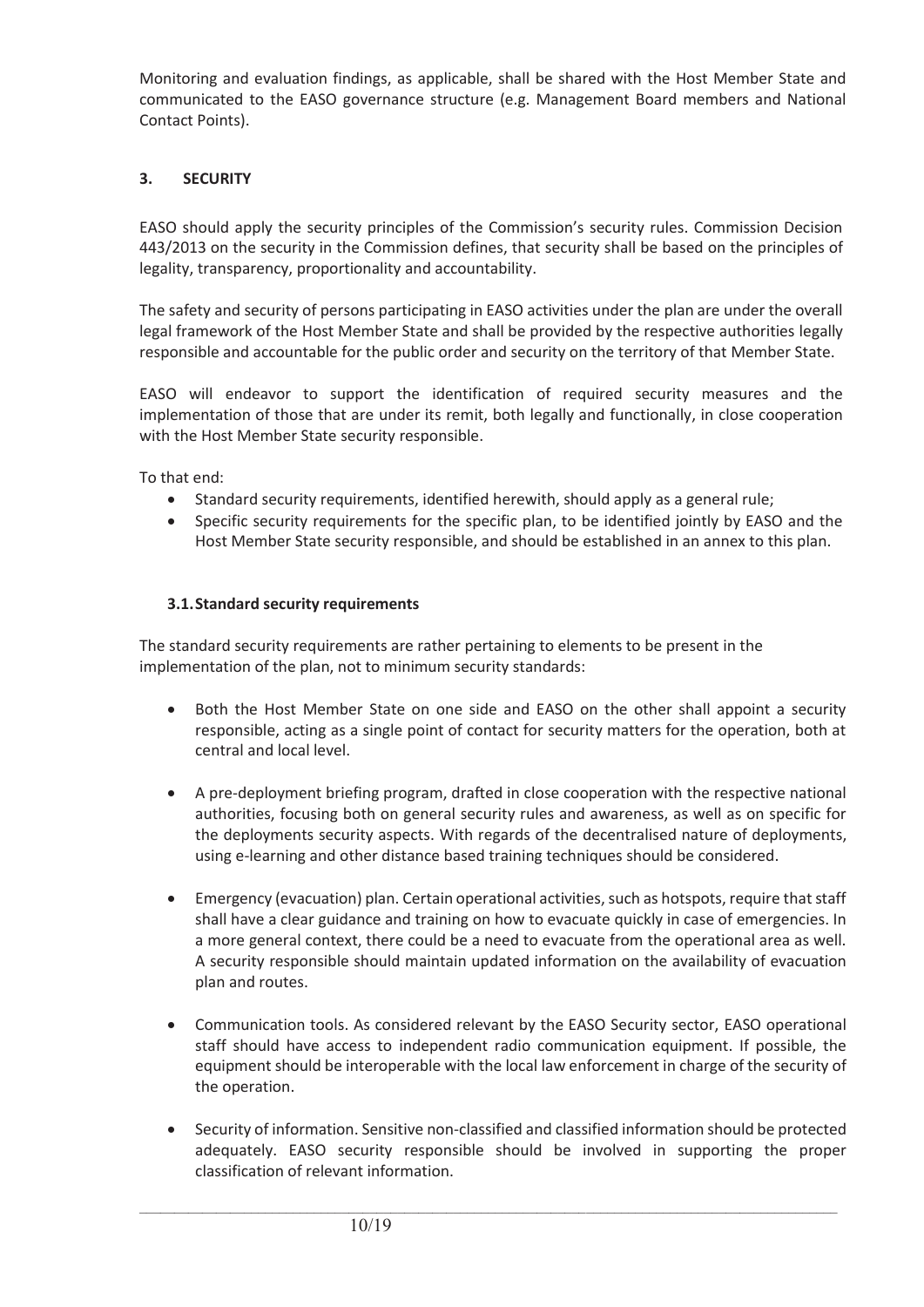- Security of IT and communication equipment. EASO IT equipment is adequately prepared to protect the information level it has been foreseen to process.
- Personal security behavior should be included in the pre-deployment training, led by operational teams and performed for the experts during the first days of arrival to the operational area. This may refer to the EASO code of conduct as well.

Reporting security incidents from the operational area to the EASO HQ is essential with a view of the overall security management.

# **3.2.Specific security requirements**

Specific security requirements for the implementation of the Operating Plan, in particular security sensitive areas such as hotspots, shall be defined on the basis of a pre-deployment security assessment visit with the aim of identification of specific potential risks, identification of mitigation measures and communication of those measures to the Host Member State and involved stakeholders, prior to the deployment.

# **4. SPECIFIC PROVISIONS**

# **4.1.Cooperation with the European Commission [and EURTF]**

All activities under this Plan will be closely coordinated with the Host Member State and with the steady support of the European Commission [as well as with the other Agencies [party to the EURTF]]. When relevant, EASO will participate in EURTF coordination meetings throughout the duration of the Plan.

#### **4.2.Cooperation with UNHCR**

In accordance with Article 50 of the EASO Regulation, EASO aims at a coherent and complementary continuation of the fruitful cooperation with UNHCR. The Union Contact Point will liaise with the UNHCR office in the Host Member State for a continuous cooperation and coordination of practical activities agreed with the Host Member State under the current Plan.

#### **4.3. Cooperation with IOM**

In accordance with Article 52 of the EASO Regulation, in July 2019 EASO signed a working arrangement with IOM to establish a cooperation framework covering the relevant areas of common work and interest setting objectives and principles of such cooperation. Therefore, the Union Contact Point will liaise with the IOM office in the Host Member State for a continuous cooperation and coordination of practical activities agreed with the Host Member State under the current Plan and in accordance with the working arrangement.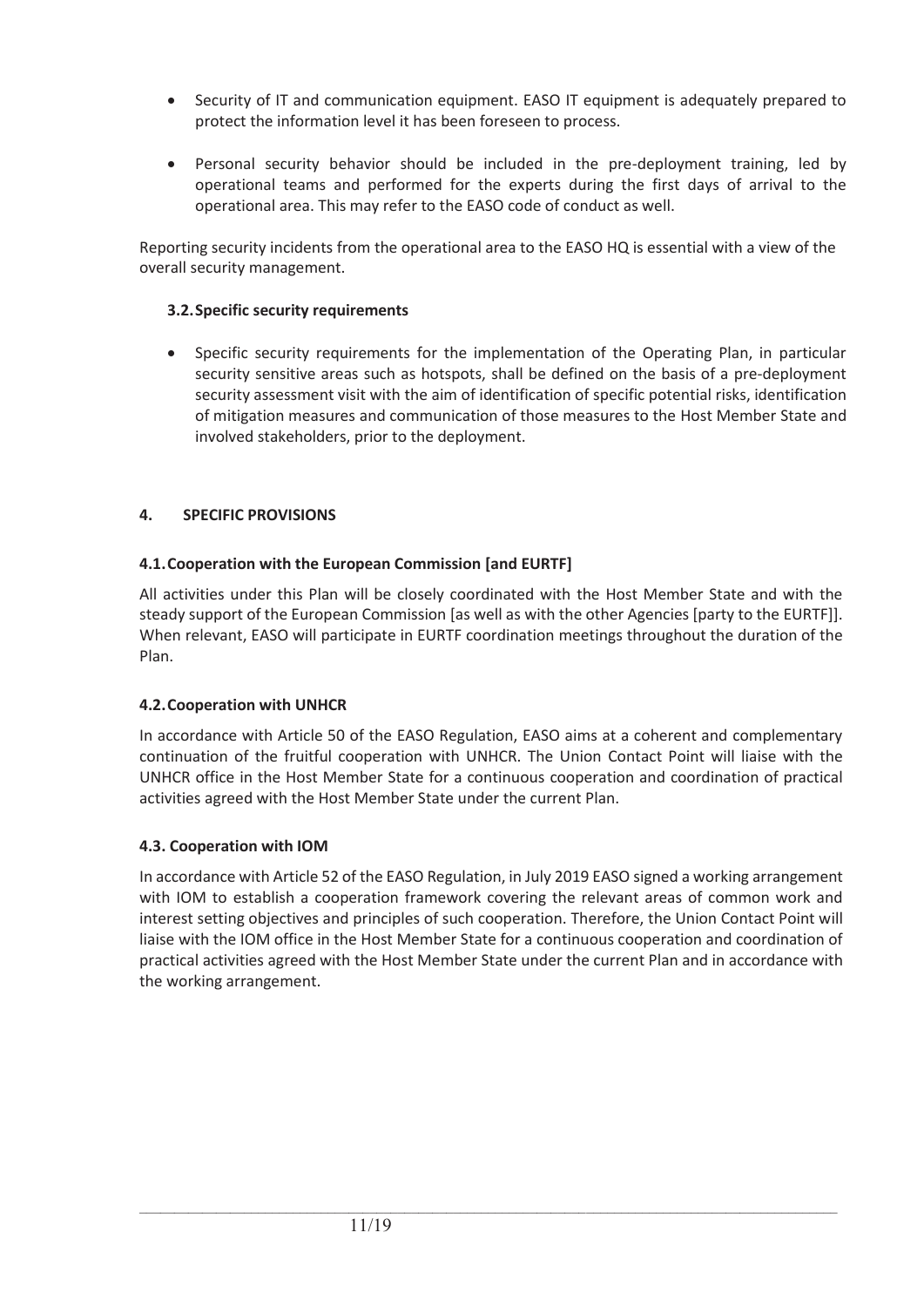**Measure EL-AS 1:** Enhanced capacity of the Asylum Service and Appeals Authority to implement the asylum procedure efficiently and in a timely manner, ensuring the protection of fundamental rights of applicants for international protection towards the implementation of the EU Asylum Acquis.

| <b>Responsible Authorities</b>                                         | Greek Asylum Service<br>$\bullet$<br><b>Appeals Authority</b><br>$\bullet$                                                                                                                                                                                                                                                                                                                                                                                                                                                                                                                                                                                                                                                                                                                                                                                                                                                                                                                                          |
|------------------------------------------------------------------------|---------------------------------------------------------------------------------------------------------------------------------------------------------------------------------------------------------------------------------------------------------------------------------------------------------------------------------------------------------------------------------------------------------------------------------------------------------------------------------------------------------------------------------------------------------------------------------------------------------------------------------------------------------------------------------------------------------------------------------------------------------------------------------------------------------------------------------------------------------------------------------------------------------------------------------------------------------------------------------------------------------------------|
| <b>Partner Organisations</b><br>and Beneficiaries                      | Main direct beneficiary are the Greek Asylum Service and<br>$\bullet$<br><b>Appeals Authority</b><br>Main indirect beneficiaries are the applicants for international<br>$\bullet$<br>protection arriving/present in Greece                                                                                                                                                                                                                                                                                                                                                                                                                                                                                                                                                                                                                                                                                                                                                                                         |
| <b>Description and</b><br><b>Assessment of the</b><br><b>Situation</b> | <b>Current situation</b><br>In 2019 and until September of this year, 36,141 persons have arrived<br>on the Greek islands, with an increasing trend during the months of<br>August and September. Irregular land crossings remain also at high<br>levels - almost 10.000 third-country nationals have crossed the EL-TR<br>land borders in the first nine months of the year. Recent flows concern<br>mainly persons from Afghanistan, Syria, Palestine but also third-<br>country nationals from Central Africa (primarily Democratic Republic<br>of Congo).<br>In the first nine months of 2019, 48,554 applications have been<br>registered in the 18 regional offices and asylum units in Greece. In<br>parallel with the rise in the overall volume of applications, the number<br>of applications submitted by unaccompanied minors has been also<br>greatly increased, from 383 applications in 2015 to 2,639 in 2018 and<br>2,127 UAM applications already in the first nine months of 2019 <sup>13</sup> . |
|                                                                        | The Greek Dublin Unit remained under heavy pressure in 2018, 2019<br>figures so far (11,316) indicate similar workload for the Dublin Unit as<br>in the past year (3,831 outgoing and 8,709 incoming requests during<br>the first nine months of the current year) <sup>14</sup> .<br>As regards the second instance status determination procedure, the<br>volume of the appeals lodged has been showing a significant year by<br>year increase since 2015 when applicants had appealed against 3,712<br>first-instance decisions $-$ five times as many appeals (15,292) were<br>lodged last year compared to four years ago. Based on the number of<br>appellants in the first nine months of 2019, 11,316 <sup>15</sup> asylum<br>applications channeled to the Appeals Authority for status<br>determination by the Appeals Committees increasing in numbers in<br>comparison with 2018.                                                                                                                       |

 $\overline{a}$ 

<sup>&</sup>lt;sup>13</sup> Asylum Service Statistical data, as published at <u>official website</u>, accessed 06 November 2019 <sup>14</sup> Asylum Service Statistical data-Dublin Regulation III, as published at <u>official website</u>, accessed 06 November 2019

<sup>&</sup>lt;sup>15</sup> Asylum Service Statistical data, as published at official website, accessed 06 November 2019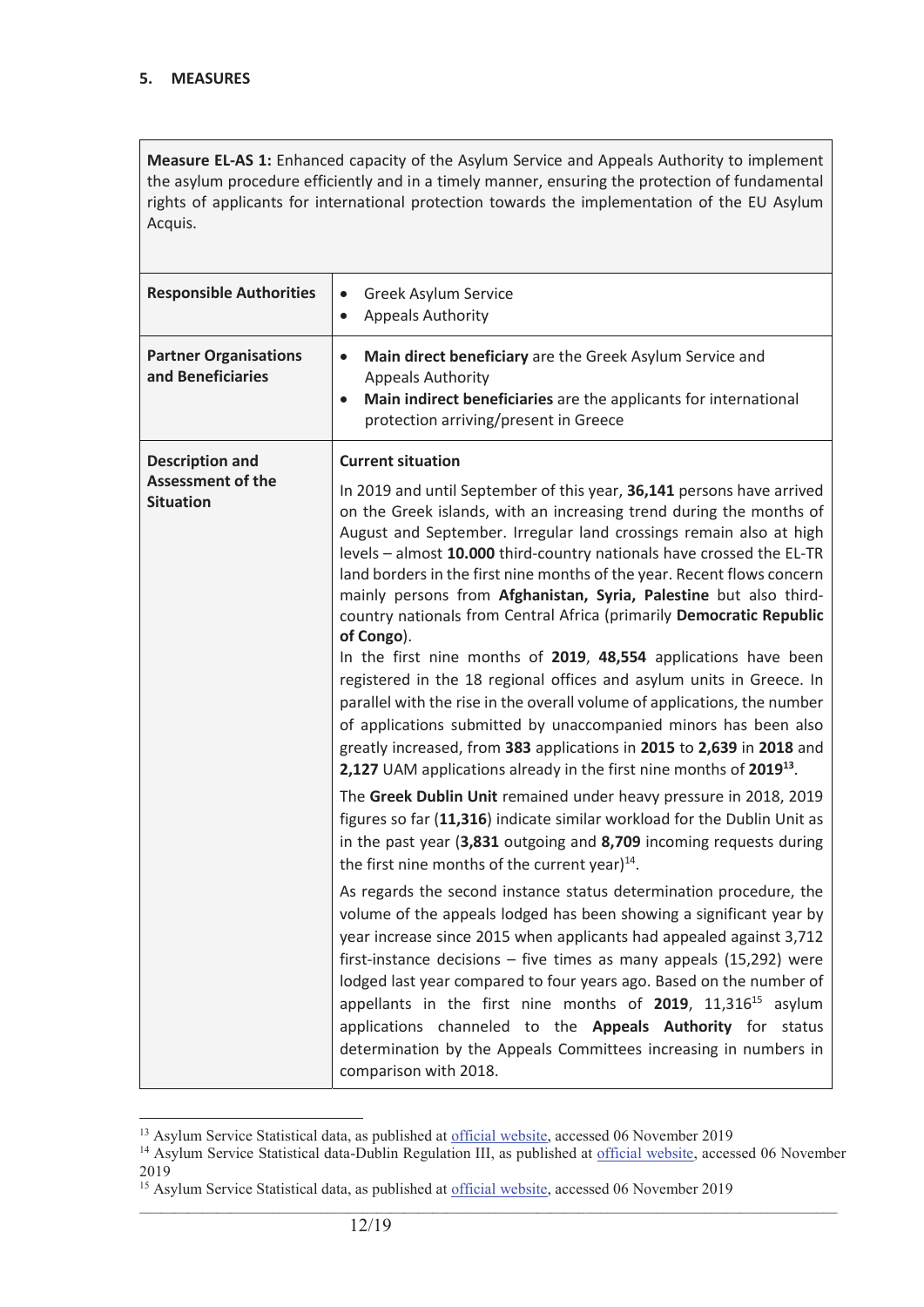|                              | Member State(s) support request: The following needs have been<br>identified with the stakeholders as part of the comprehensive needs<br>assessment:<br>Support for processing of applications for international<br>protection on the islands<br>Support for processing of applications for international<br>$\bullet$<br>protection on the mainland<br>Support for timely and proper processing of Dublin<br>applications<br>Support with information provision to applicants<br>Support for processing of cases at second instance (preparing<br>$\bullet$<br>files)                                                                                                                            |
|------------------------------|---------------------------------------------------------------------------------------------------------------------------------------------------------------------------------------------------------------------------------------------------------------------------------------------------------------------------------------------------------------------------------------------------------------------------------------------------------------------------------------------------------------------------------------------------------------------------------------------------------------------------------------------------------------------------------------------------|
| Pre-condition(s)             | The Greek authorities appoint focal points to liaise with EASO<br>$\bullet$<br>effective<br>operational<br>coordination,<br>and<br>ensure<br>implementation and monitoring.<br>Joint standard operating procedures are established and<br>$\bullet$<br>regular coordination meetings are held between concerned<br>representatives of the responsible authorities and EASO to<br>mainstream the collaboration at national level including<br>mainland & islands<br>Quarterly Project Steering Group meetings take place<br>$\bullet$<br>between EASO and the beneficiary national authorities in<br>effective<br>order to<br>ensure<br>operational coordination,<br>implementation and monitoring |
| <b>Outputs</b>               | EL-AS 1.0 EASO support to the Asylum Service & Appeals Authority to<br>strategically plan and manage the Asylum System                                                                                                                                                                                                                                                                                                                                                                                                                                                                                                                                                                            |
|                              | EL-AS 1.1 EASO support to the Asylum Service for processing<br>applications for international protection at first instance on the islands                                                                                                                                                                                                                                                                                                                                                                                                                                                                                                                                                         |
|                              | EL-AS 1.2 EASO support to the Asylum Service for processing<br>applications for international protection at first instance on mainland                                                                                                                                                                                                                                                                                                                                                                                                                                                                                                                                                            |
|                              | EL-AS 1.3 EASO support to the Dublin Unit to process outgoing<br>requests according to the Dublin Regulation criteria                                                                                                                                                                                                                                                                                                                                                                                                                                                                                                                                                                             |
|                              | EL-AS 1.4 EASO support to the Appeals Authority in issuing 2nd<br>instance decisions                                                                                                                                                                                                                                                                                                                                                                                                                                                                                                                                                                                                              |
| <b>Action deliverable(s)</b> | EL-AS 1.0 EASO support to the Asylum Service & Appeals Authority<br>to strategically plan and manage the Asylum System                                                                                                                                                                                                                                                                                                                                                                                                                                                                                                                                                                            |
|                              | • Support provided to strengthen the Asylum Service HQ on quality<br>including the delivery of quality support, COI support.                                                                                                                                                                                                                                                                                                                                                                                                                                                                                                                                                                      |
|                              | • Support provided to strengthen the Asylum Service HQ on training<br>including, coverage of GAS staff participation to the EASO Train-the-<br>Trainer sessions held in Greece or elsewhere, support and facilitation<br>of national trainings on EASO modules and support and facilitation of<br>operational trainings (central & local level).                                                                                                                                                                                                                                                                                                                                                  |
|                              | • Support provided to strengthen the Asylum Service HQ on<br>coordination, planning & processes                                                                                                                                                                                                                                                                                                                                                                                                                                                                                                                                                                                                   |
|                              | • Support provided to strengthen the Asylum Service data collection<br>system.                                                                                                                                                                                                                                                                                                                                                                                                                                                                                                                                                                                                                    |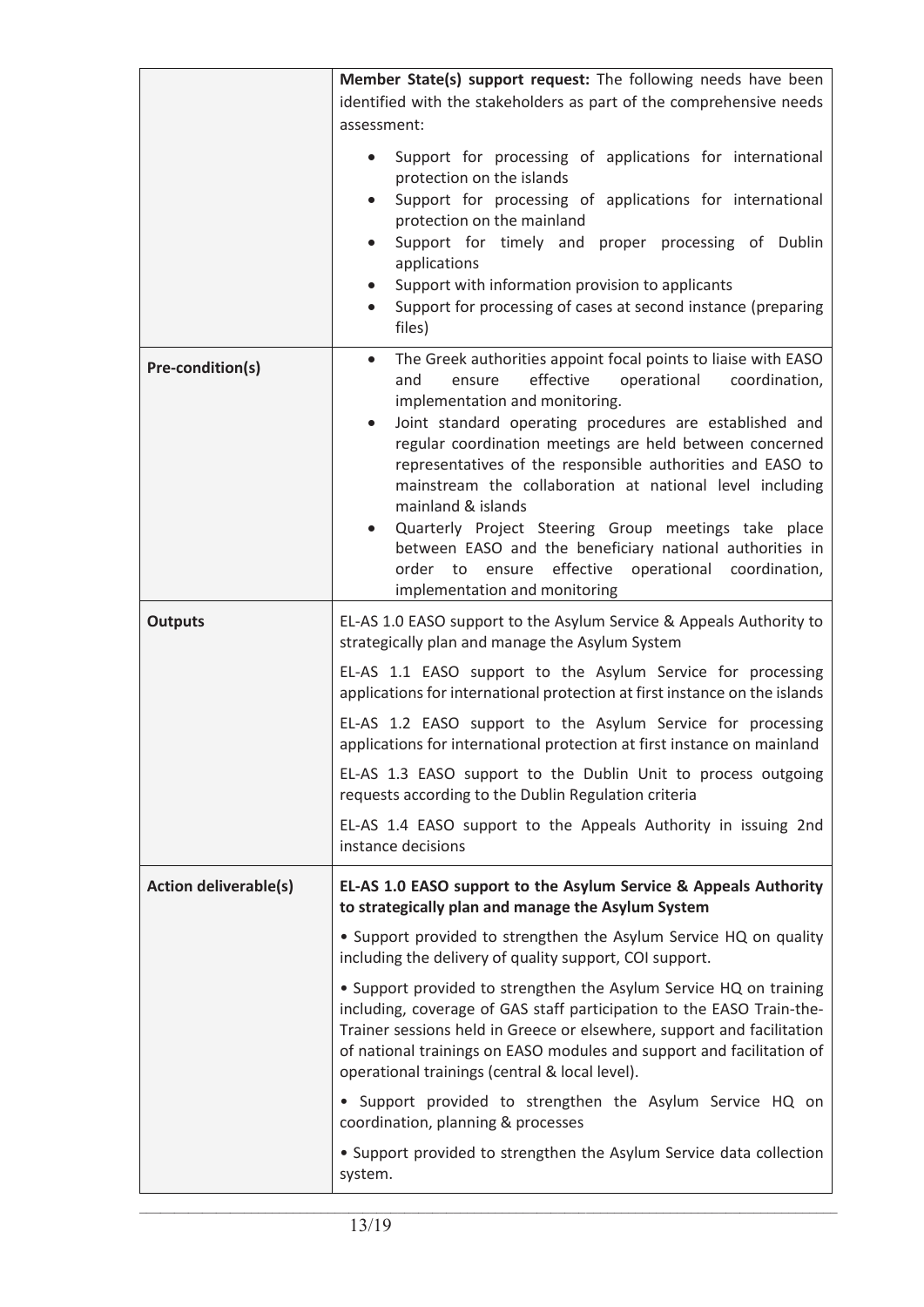| • Support provided to strengthen the Appeals Authority with<br>professional development activities targeting judges & staff                                                                                                |
|----------------------------------------------------------------------------------------------------------------------------------------------------------------------------------------------------------------------------|
| EL-AS 1.1 EASO support to the Asylum Service in processing<br>applications for international protection at first instance on the<br><b>islands</b>                                                                         |
| • Support provided in registering applicants for international<br>protection, as well as information provision and administrative<br>procedures                                                                            |
| • Support provided in conducting interviews & drafting of opinions                                                                                                                                                         |
| • Support provided to improve the timely identification of Dublin cases<br>& the quality of the files submitted to the Dublin Unit                                                                                         |
| .Support provided with interpreters for registration, interviews,<br>information provision and other activities of the Greek Asylum Service                                                                                |
| EL-AS 1.2 EASO support to the Asylum Service for processing<br>applications for international protection at first instance on the<br>mainland                                                                              |
| • Support provided in registering applicants for international<br>protection, as well as information provision and administrative<br>procedures                                                                            |
| • Support provided with conducting interviews & drafting of opinions                                                                                                                                                       |
| • Support provided to improve the timely identification of Dublin cases<br>& the quality of the files submitted to the Dublin Unit                                                                                         |
| • Support provided in information provision to applicants for<br>international protection regarding the asylum procedures and the<br>progress of their case through information provision teams and a<br>dedicated hotline |
| · Support provided with interpreters for registration, interviews,<br>information provision and other activities of the Greek Asylum Service                                                                               |
| EL-AS 1.3 EASO support to the Dublin Unit to process outgoing<br>requests according to the Dublin Regulation criteria                                                                                                      |
| • Support provided for Dublin processing of outgoing requests to the<br>Dublin Unit in Athens.                                                                                                                             |
| • Support provided to enhance the Dublin transfers processing<br>capacity                                                                                                                                                  |
| • Support provided to the implementation of special programmes for<br>unaccompanied minors                                                                                                                                 |
| • Support provided for the implementation of voluntary relocation<br>schemes                                                                                                                                               |
| EL-AS 1.4 EASO support to the Appeals Authority in issuing 2nd<br>instance decisions                                                                                                                                       |
| • Support provided with the preparation of files to support the Appeals<br>Committees.                                                                                                                                     |
| This support (the secondment of research officers) intends to provide<br>technical support to the reduction of backlog by the Courts, and,                                                                                 |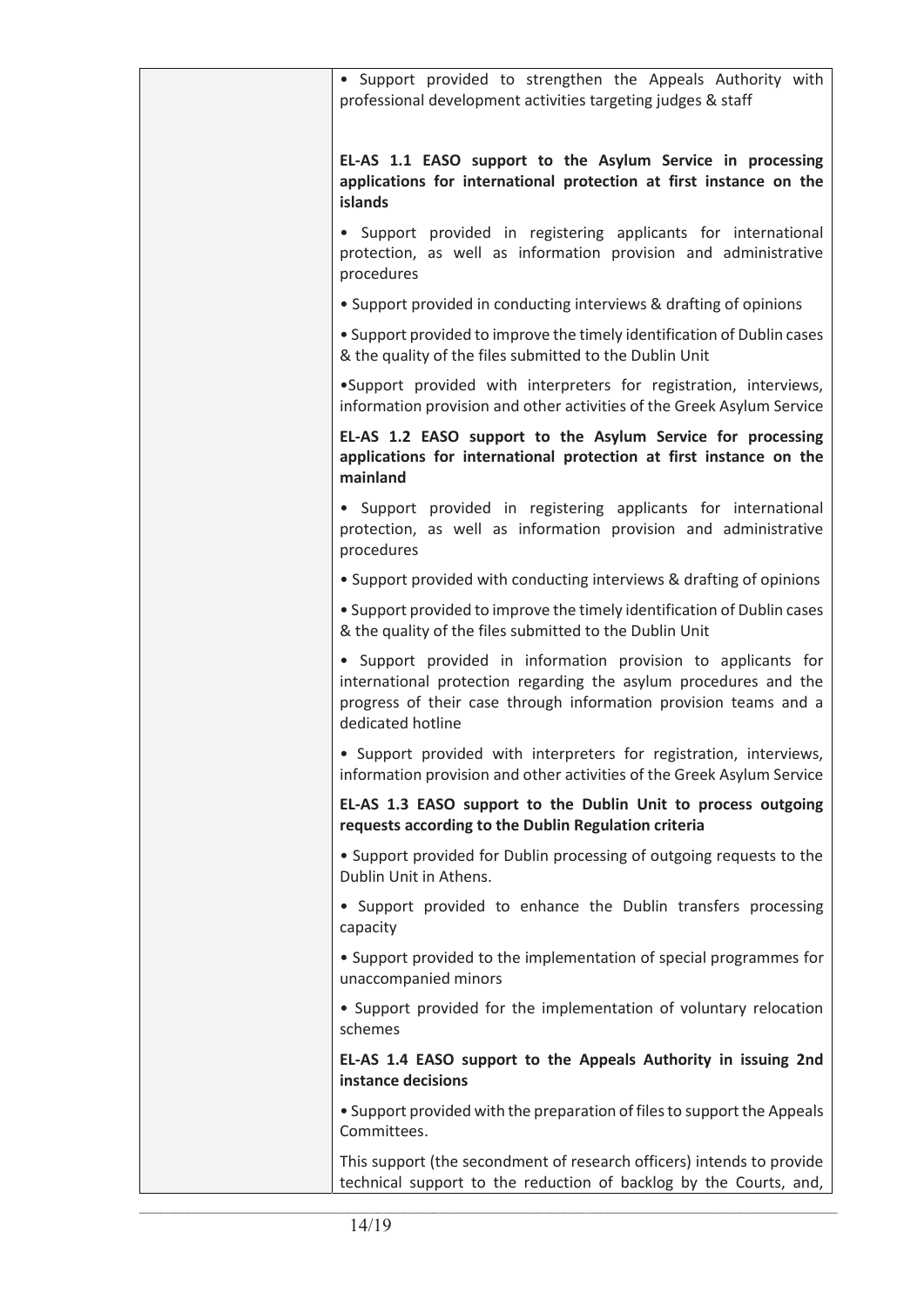|               | hence, to improve the timeframe in which decisions are taken. It also<br>intends to improve quality of file preparation as well as consistency of<br>the initial analysis of the appeals ensured through a dedicated support<br>on COI research, in full respect of the principle of judicial<br>independence.<br>• Support provided to strengthen the Appeals Authority Data<br><b>Collection System</b><br>• Support provided, on an ad-hoc basis, with interpreters for hearings<br>and other activities of the Appeals Authority |
|---------------|--------------------------------------------------------------------------------------------------------------------------------------------------------------------------------------------------------------------------------------------------------------------------------------------------------------------------------------------------------------------------------------------------------------------------------------------------------------------------------------------------------------------------------------|
| <b>Inputs</b> | Indicative number of the following inputs:                                                                                                                                                                                                                                                                                                                                                                                                                                                                                           |
|               | EL-AS 1.0 EASO support to the Asylum Service & Appeals Authority<br>to strategically plan and manage the Asylum System                                                                                                                                                                                                                                                                                                                                                                                                               |
|               | Human resources: 2 statisticians, 3 admin staff to the Coordination<br>Unit of the Asylum Service HQ / MS expert-Interims to the Quality<br>&Training Unit of the Asylum Service HQ based on needs.                                                                                                                                                                                                                                                                                                                                  |
|               | EL-AS 1.1 EASO support to the Asylum Service for processing<br>applications for international protection at first instance in the<br><b>Islands</b>                                                                                                                                                                                                                                                                                                                                                                                  |
|               | Human resources: 14 Info provision/36 registration-admin staff/ 167<br>Caseworkers/ 167 Interpreters / 6 Dublin assistants.                                                                                                                                                                                                                                                                                                                                                                                                          |
|               | EL-AS 1.2 EASO support to the Asylum Service for processing<br>applications for international protection at first instance in Mainland                                                                                                                                                                                                                                                                                                                                                                                               |
|               | Human resources: 8 MS Info provision (for 2 months)/ 10 Info<br>registration-admin<br>Caseworkers/<br>provision/55<br>staff/88<br>88<br>Interpreters/ 4 Dublin assistants                                                                                                                                                                                                                                                                                                                                                            |
|               | EL-AS 1.3 EASO support to the Dublin Unit to process outgoing<br>request according to the Dublin Regulation criteria                                                                                                                                                                                                                                                                                                                                                                                                                 |
|               | Human resources: 1 Legal Officer/ 14 Dublin experts/4 Dublin<br>assistants                                                                                                                                                                                                                                                                                                                                                                                                                                                           |
|               | EL-AS 1.4 EASO support to the Appeals Authority to issue 2nd<br>instance decisions timely                                                                                                                                                                                                                                                                                                                                                                                                                                            |
|               | Human resources: 12 research officers/ 2 statisticians/ 3 Admin staff                                                                                                                                                                                                                                                                                                                                                                                                                                                                |
|               | For all:                                                                                                                                                                                                                                                                                                                                                                                                                                                                                                                             |
|               | Costs for trainings/meetings/workshops                                                                                                                                                                                                                                                                                                                                                                                                                                                                                               |
|               | EASO will offer training based on needs and availability of resources.                                                                                                                                                                                                                                                                                                                                                                                                                                                               |
|               | Equipment, material and operational support, including works,<br>services, communication/promotional materials, infrastructure items,<br>IT equipment, office supplies and printing provided where required for<br>the joint EASO and national authorities' activities                                                                                                                                                                                                                                                               |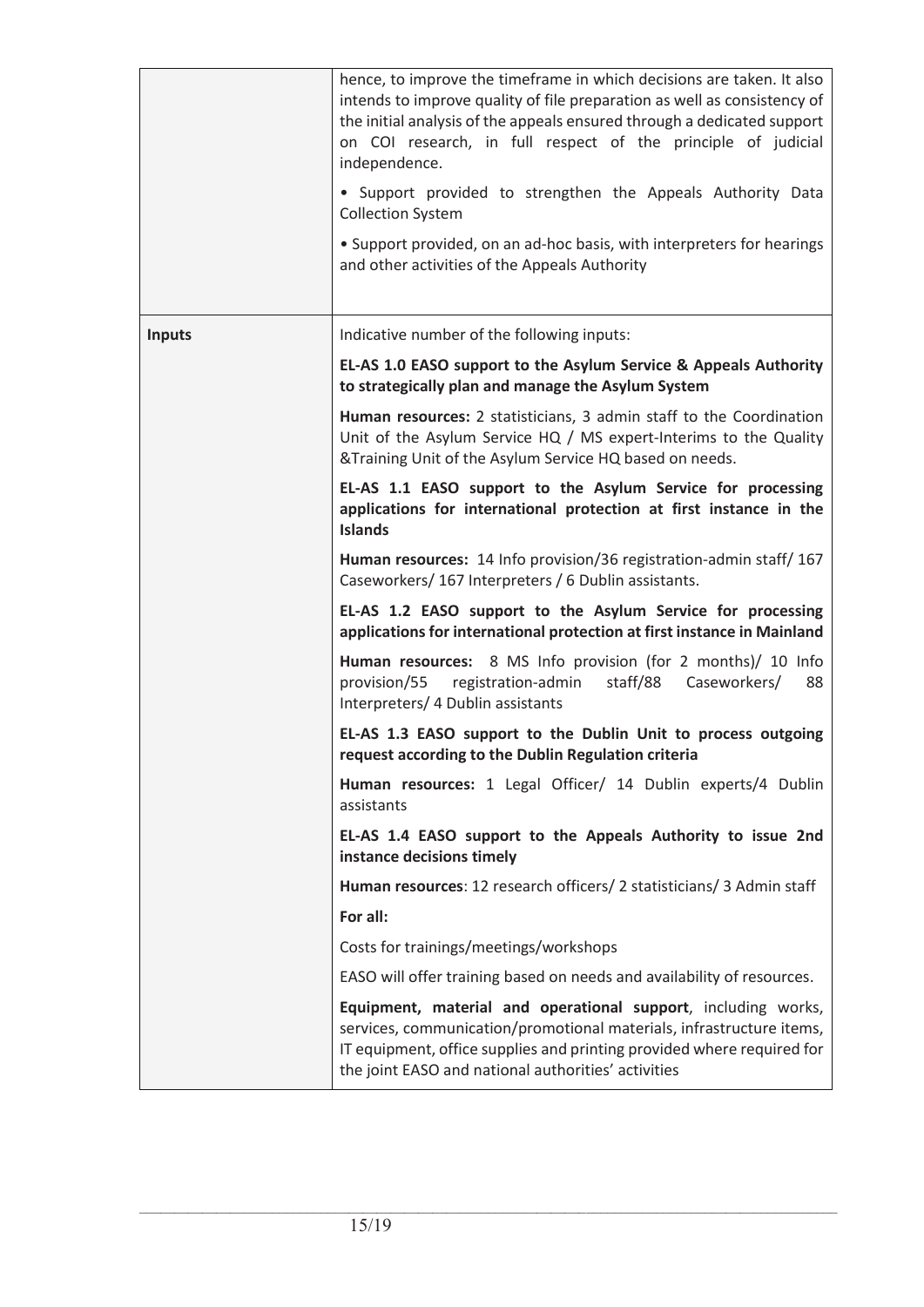**Measure EL REC 2:** Enhanced capacity of the National Reception Authorities to manage and operate the National Reception System, towards the implementation of the minimum EU reception standards.

| <b>Responsible Authorities</b>                                                         | Ministry of Citizen Protection<br>$\bullet$<br>Department of Protection for Asylum Seekers<br>$\bullet$<br>Reception and Identification Service<br>$\bullet$<br>Ministry of Labour and Social Affairs (The National Centre for<br>Social Solidarity (EKKA)                                                                                                                                                                                                                                                                                                                                                                                                                                                                                                                                                                                                                                                                                                                                                                                                                                                                                                                                                                                                                                                                                                                                                                                                                                                                                                                                                                                                                                                                                                                                                                                                                                                                                                                                                                                                                                                                                  |
|----------------------------------------------------------------------------------------|---------------------------------------------------------------------------------------------------------------------------------------------------------------------------------------------------------------------------------------------------------------------------------------------------------------------------------------------------------------------------------------------------------------------------------------------------------------------------------------------------------------------------------------------------------------------------------------------------------------------------------------------------------------------------------------------------------------------------------------------------------------------------------------------------------------------------------------------------------------------------------------------------------------------------------------------------------------------------------------------------------------------------------------------------------------------------------------------------------------------------------------------------------------------------------------------------------------------------------------------------------------------------------------------------------------------------------------------------------------------------------------------------------------------------------------------------------------------------------------------------------------------------------------------------------------------------------------------------------------------------------------------------------------------------------------------------------------------------------------------------------------------------------------------------------------------------------------------------------------------------------------------------------------------------------------------------------------------------------------------------------------------------------------------------------------------------------------------------------------------------------------------|
| <b>Beneficiaries</b>                                                                   | Main direct beneficiaries are the Reception, Identification Service,<br>Department of Protection for Asylum Seekers, Department of<br>Protection for Asylum Seekers and the National Centre for Social<br>Solidarity<br>Main indirect beneficiaries are the applicants for international<br>protection arriving/present in Greece                                                                                                                                                                                                                                                                                                                                                                                                                                                                                                                                                                                                                                                                                                                                                                                                                                                                                                                                                                                                                                                                                                                                                                                                                                                                                                                                                                                                                                                                                                                                                                                                                                                                                                                                                                                                           |
| <b>Description</b><br>and<br><b>Assessment</b><br>the<br><b>of</b><br><b>Situation</b> | <b>Current situation.</b><br>The constant flow of arrivals through sea and the land borders<br>combined with the increasing trend of asylum applications and appeals<br>continues to put significant pressure on the reception and asylum<br>systems in Greece, which is already accommodating a substantial<br>number of applicants, already present in Greece since previous years,<br>whose cases are still pending at different stages of the asylum<br>procedure. Specifically, for the Eastern Aegean islands, despite efforts<br>from the authorities to decongest the hotspots, the reception situation<br>remains alarming - at the beginning of November 2019, 35,482<br>persons were residing in the reception facilities, almost four (4) times<br>as many as indicated in the official prescribed capacity (9,138). The<br>majority was located in the hotspots or in other official structures<br>(93 %) with the remaining finding shelter in facilities managed by<br>UNHCR or NGOs (5 %) or in Police custody (2 %). Lesvos was hosting<br>the largest population with almost 17,000 third-country nationals<br>officially reported, while close to 6,400 third-country nationals were<br>recorded in Samos, almost seven (7) times the reception capacity of<br>the island. All other islands were also hosting more persons compared<br>to the official capacity rendering conditions in these islands extremely<br>challenging <sup>16</sup> . On the mainland, the accommodation scheme is<br>comprised of reception sites, apartments, hotels and buildings. The<br>majority of these facilities are run under the auspices of the Ministry<br>of Citizen Protection and Ministry of Defense by IOM (and SMS<br>partners), UNHCR, and other IOs and CSOs.<br>To address the capacity building needs of the authorities within this<br>context, EASO cooperates closely with UNHCR & IOM to respond to<br>the request of the Ministry of Citizen Protection in this regard in the<br>framework of the Technical Assistance Project. EASO support is<br>provided in coordination with the Technical Assistance Project. |

 $\mathcal{L}_\text{max}$  $\overline{a}$ <sup>16</sup> Data published by the Greek national coordination centre for Border control, immigration and Asylum (N.C.C.B.C.I.A.)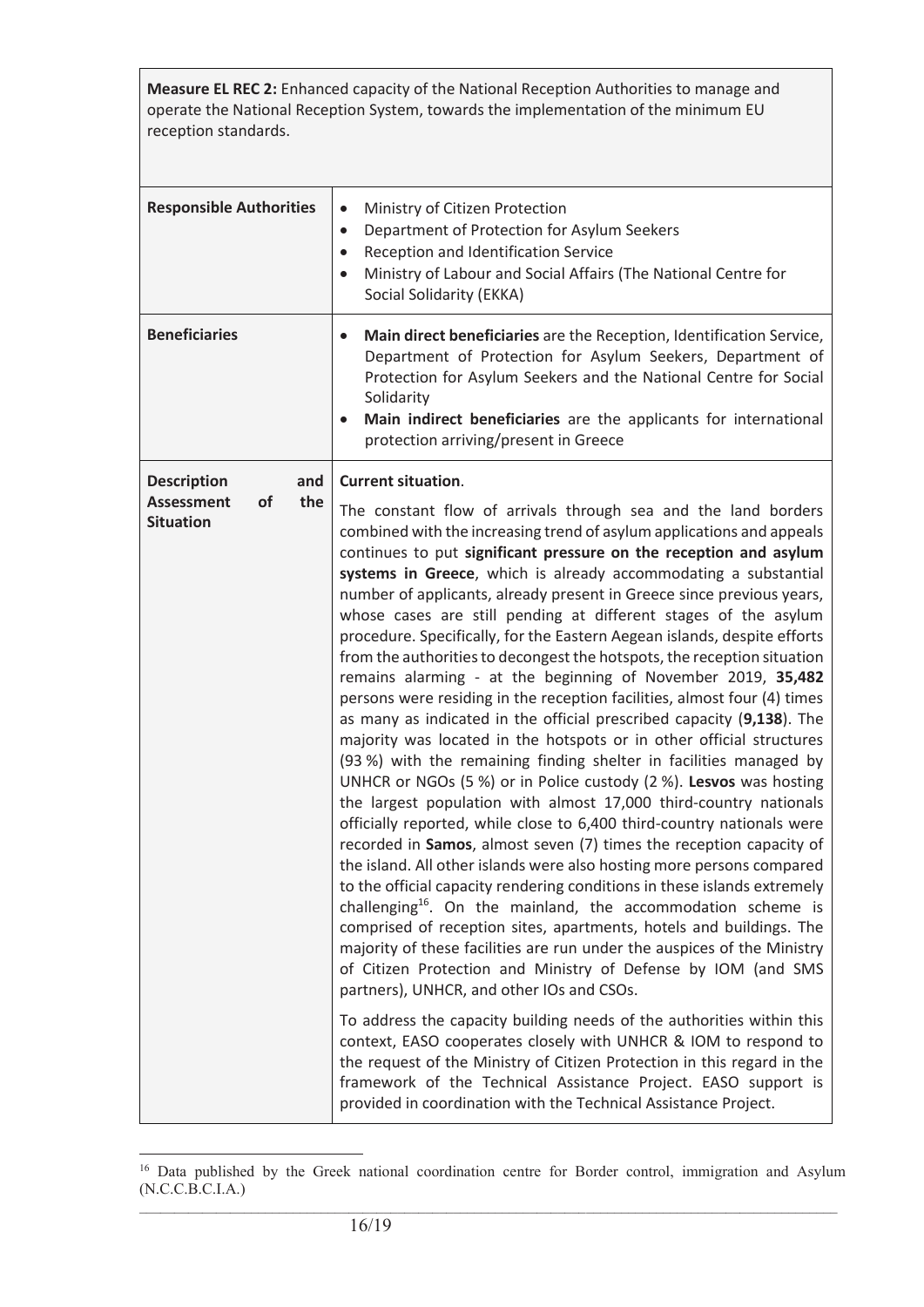|                              | Member State(s) support request. The following needs have been<br>identified with the stakeholders as part of the comprehensive needs<br>assessment:<br>Support with technical advice to the national reception<br>authorities to strategically design, plan and manage the<br>National Reception System, including the implementation of<br>a national monitoring framework; professional development<br>and capacity building of staff; and support related to<br>absorption of EU funds and procurement procedures<br>Support related to the management and operation of first-line<br>reception centres<br>Support related to the management and operation of second-<br>line reception facilities                                                                                                              |
|------------------------------|---------------------------------------------------------------------------------------------------------------------------------------------------------------------------------------------------------------------------------------------------------------------------------------------------------------------------------------------------------------------------------------------------------------------------------------------------------------------------------------------------------------------------------------------------------------------------------------------------------------------------------------------------------------------------------------------------------------------------------------------------------------------------------------------------------------------|
| Pre-condition(s)             | The reception authorities appoint focal points to liaise with<br>EASO and ensure effective operational coordination,<br>implementation and monitoring<br>In the framework of the Technical Assistance Project, joint<br>standard operating procedures are established and regular<br>coordination meetings and technical working group meetings<br>are held between concerned representatives of the Reception<br>authorities, UNHCR, IOM and EASO to mainstream the<br>collaboration at national and Island level<br>Quarterly Project Steering Group meetings take place<br>between EASO and the beneficiary national authorities in<br>effective operational coordination,<br>order to ensure<br>implementation and monitoring<br>The amendment of the Law that assigns the management to<br>the sites under RIS |
| <b>Outputs</b>               | EL-REC 2.0 EASO support to the national reception authorities to<br>strategically plan and manage the National Reception System<br>EL-REC 2.1 EASO support to the National Reception Authorities to<br>manage first-line reception<br>EL-REC 2.2 EASO support to the National Reception Authorities to<br>manage second line reception.                                                                                                                                                                                                                                                                                                                                                                                                                                                                             |
| <b>Action deliverable(s)</b> | EL-REC 2.0 EASO support to the national reception authorities to<br>strategically plan and manage the National Reception System<br>• Support provided to strengthen the Reception & Identification<br>Service HQ on coordination, including the set-up and management of<br>a Helpdesk, harmonization & guidance on first-line reception<br>management (child protection, vulnerability and information<br>provision) and second-line reception management (deployment of<br>field staff & roll-out of monitoring tool) & ad-hoc coordination<br>exercises (contingency planning/simulation exercise)<br>• Support provided to strengthen the Reception & Identification<br>Service HQ on training & quality, including roll-out of annual training                                                                 |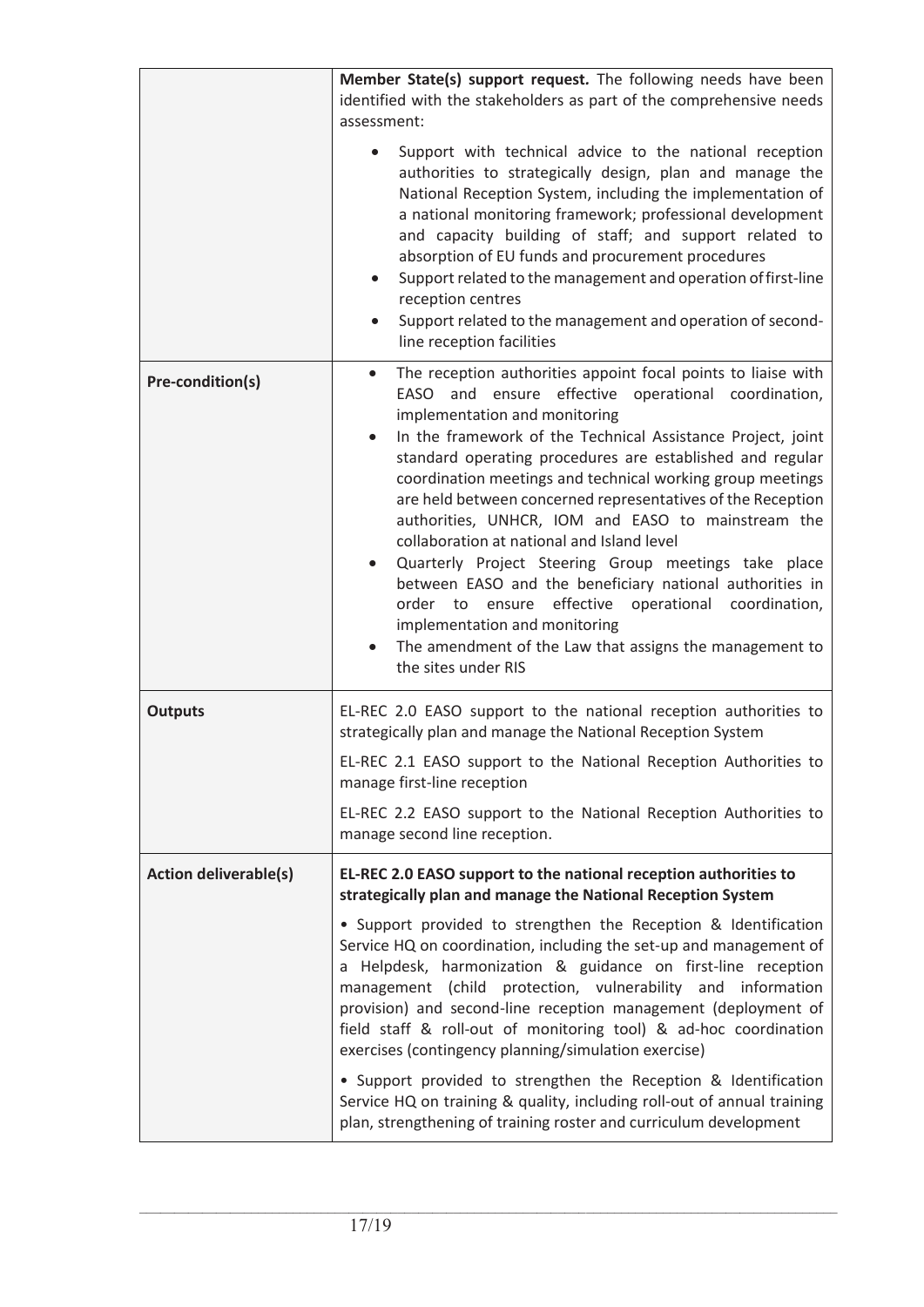|               | • Support provided to strengthen the Reception & Identification<br>Service HQ on planning, funding & procurement, including funding &<br>procurement coordination mechanism, planning & tracking tools                   |
|---------------|--------------------------------------------------------------------------------------------------------------------------------------------------------------------------------------------------------------------------|
|               | • Support provided to national authorities, including the Ministry of<br>Citizen Protection and Ministry of Labour and Social Affairs on the<br>implementation of national strategy/programme on unaccompanied<br>minors |
|               | EL-REC 2.1 EASO support to the National Reception Authorities to<br>manage first-line reception                                                                                                                          |
|               | • Support provided in the development and implementation of<br>Standard Operating Procedures and guidance for first-line reception<br>management                                                                         |
|               | EL-REC 2.2 EASO support to the National Reception Authorities to<br>manage second-line reception                                                                                                                         |
|               | • Support provided in the implementation of the National Reception<br>Monitoring Framework (here in after NRMF)                                                                                                          |
|               | • Support provided in management of second-line reception through<br>the deployment of RIS focal points to mainland reception sites                                                                                      |
| <b>Inputs</b> | Indicative number of the following inputs:                                                                                                                                                                               |
|               | EL-REC 2.0 EASO support to the national reception authorities to<br>strategically plan and manage the National Reception System                                                                                          |
|               | <b>Human resources:</b>                                                                                                                                                                                                  |
|               | Coordination/Administration: 2 legal officers, 4 reception officers, 2<br>operations/admin assistants, 2 Interims for the Administration<br>Department                                                                   |
|               | 3 operations/reception assistants - HQ, 3 operations/reception<br>assistants - North, 1 engineer                                                                                                                         |
|               | Training & Quality: 1 training assistant                                                                                                                                                                                 |
|               | Planning, Funding & Procurement: 2 MS experts (funding), 2<br>procurement assistants, 1 operations/admin assistant                                                                                                       |
|               | Logistics: 1 HQ logistics/7 field logistics assistants (cluster)                                                                                                                                                         |
|               | <b>UAM Strategy/Programme: 2 reception officers</b>                                                                                                                                                                      |
|               | ICT: 4 ICT assistants                                                                                                                                                                                                    |
|               | Technical Advice: 2 MS experts (including funding, procurement, site<br>management, child protection & ICT)                                                                                                              |
|               | EL-REC 2.1 EASO support to the National Reception Authorities to<br>manage first-line reception                                                                                                                          |
|               | Human resources: 6 legal protection officers / 6 child protection<br>assistants/ 5 information provision assistants / 5 vulnerability<br>assistants / 22 interpreters                                                    |
|               | EL-REC 2.2 EASO support to the National Reception Authorities to<br>manage second-line reception                                                                                                                         |